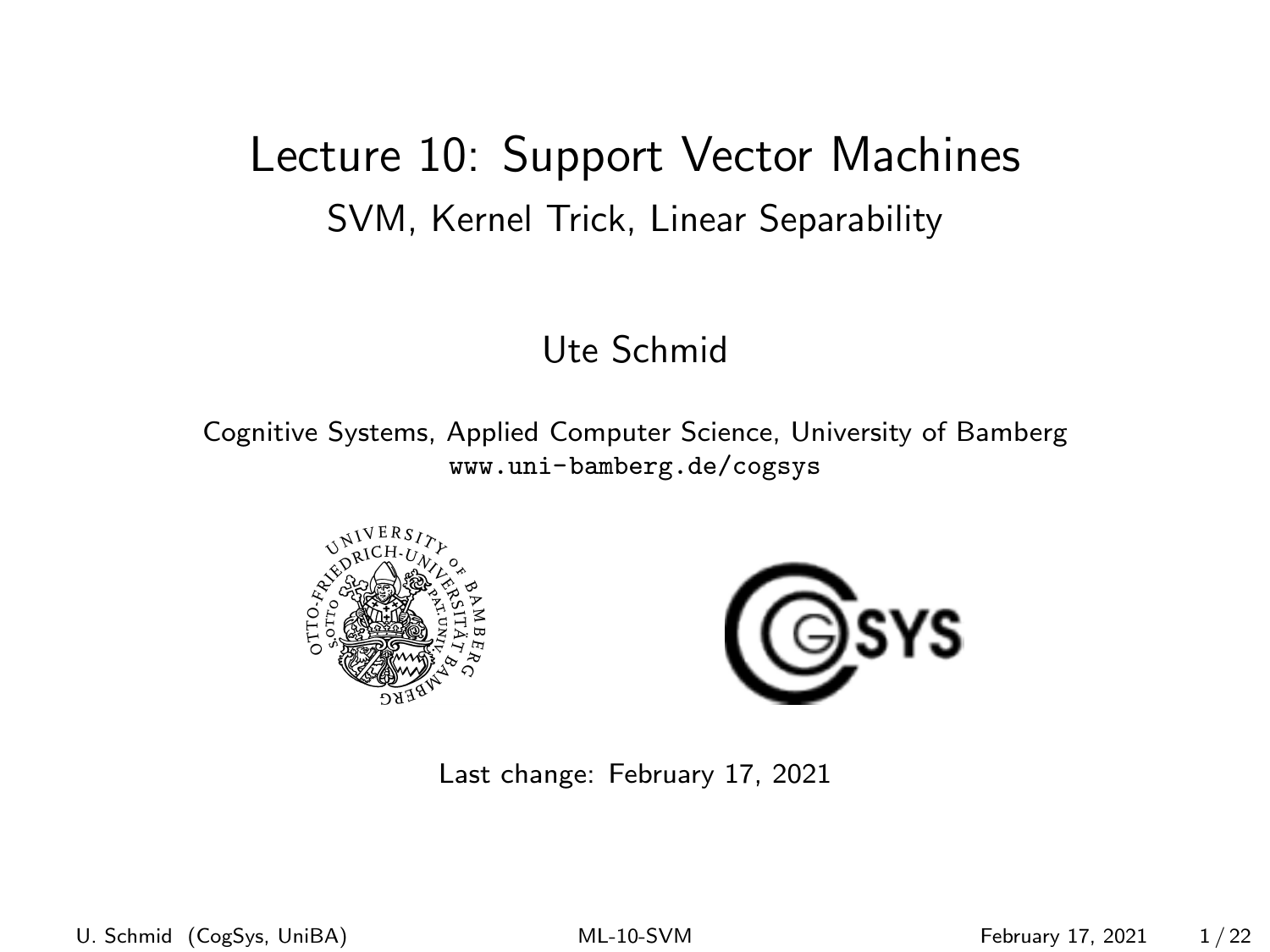## **Motivation**

- linear classifiers (e.g. perceptrons): efficiently trainable, but low capacity and only for non-symbolic instances
- non-linear classifiers (e.g. NNs with hidden layers): high capacity, but high time complexity, local optima, overfitting, only numerical data
- idea of kernel methods: non-linearly embed instance space in high dimensional feature space where mapped training data is linearly separable
	- $\blacktriangleright$  high capacity
	- $\blacktriangleright$  applicable for symbolical data
	- $\triangleright$  time efficient training (polynomial with sample size)
	- $\blacktriangleright$  global optimum
	- $\blacktriangleright$  prevents overfitting

### (given a suitable kernel)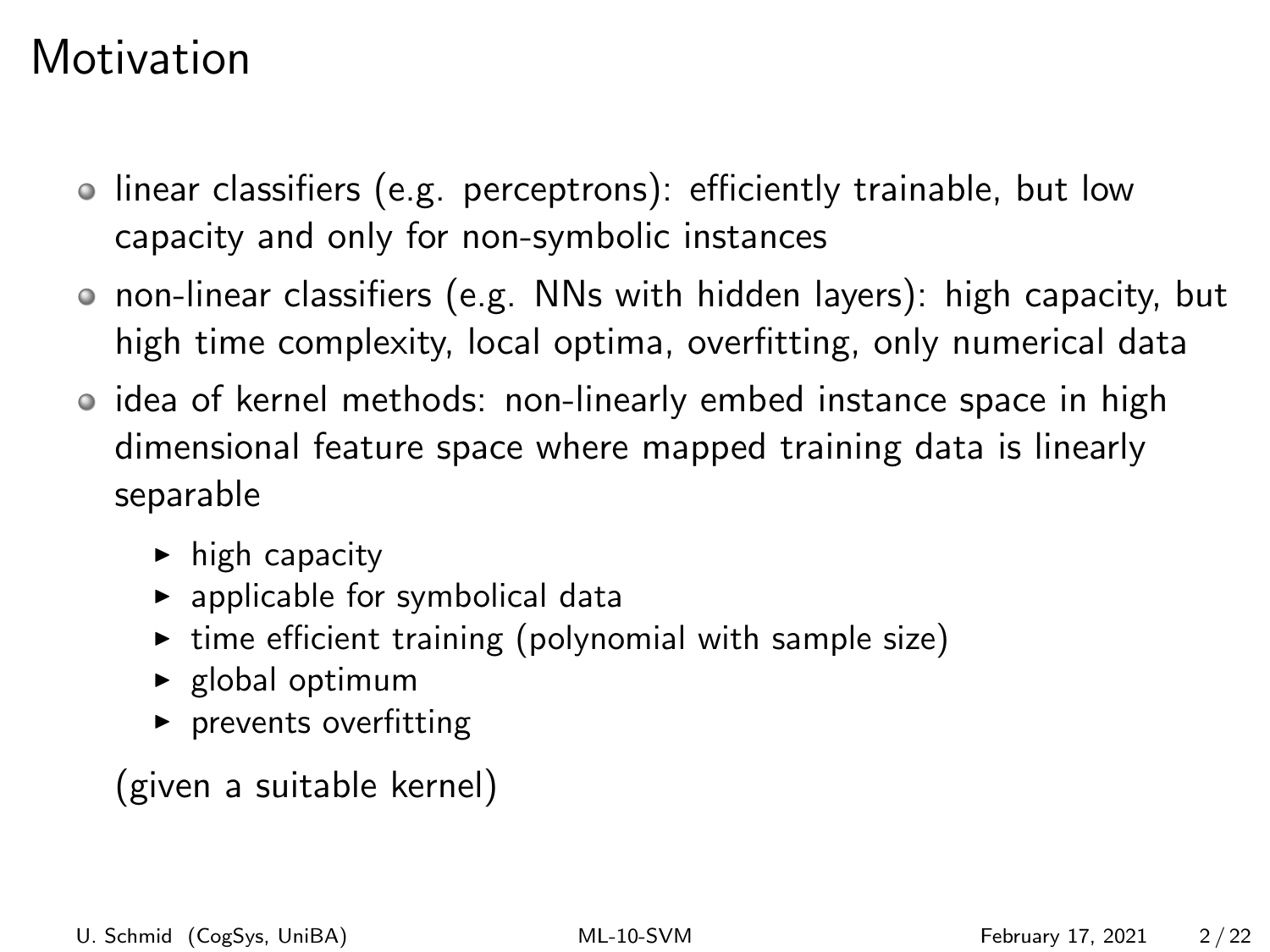## Outline

- Motivation
- Perceptron Revised
- Support Vector Machines
- Soft Margin
- The Kernel Trick
- Parameter Optimization
- Class Learning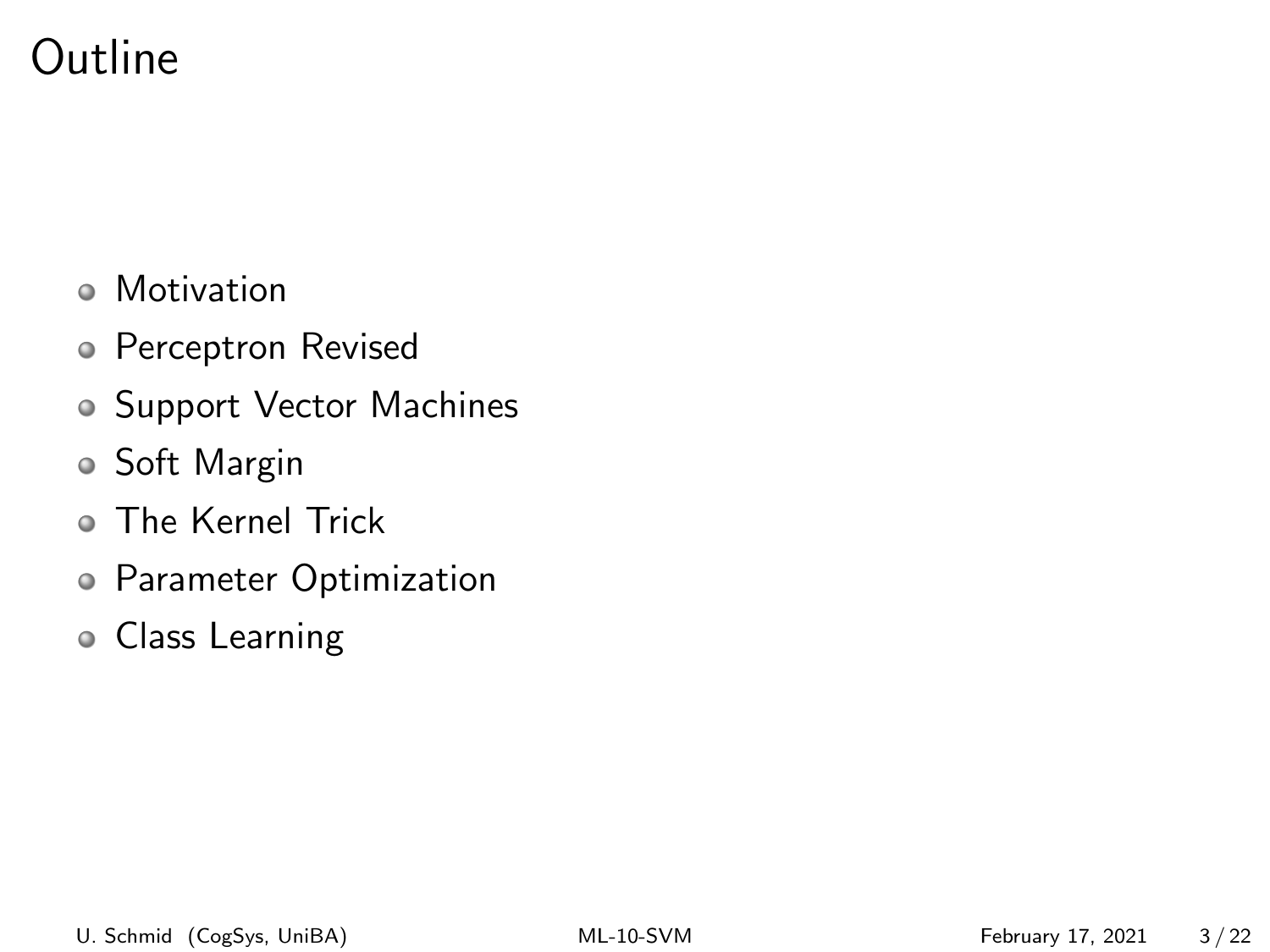## Perceptrons Revised



- real-valued input-vector  $\vec{x} = \langle x_0, ..., x_n \rangle$
- calculates the linear combination of these inputs
	- veighted by  $\vec{w} = \langle w_0, ..., w_n \rangle$
	- $\blacktriangleright$   $x_0$  is always 1

$$
\triangleright \ \vec{w} \cdot \vec{x} = \sum_{i=0}^{n} w_i x_i = w_0 x_0 + w_1 x_1 + \dots + w_n x_n
$$

 $\bullet$  outputs 1 if the result is greater than 0, otherwise  $-1$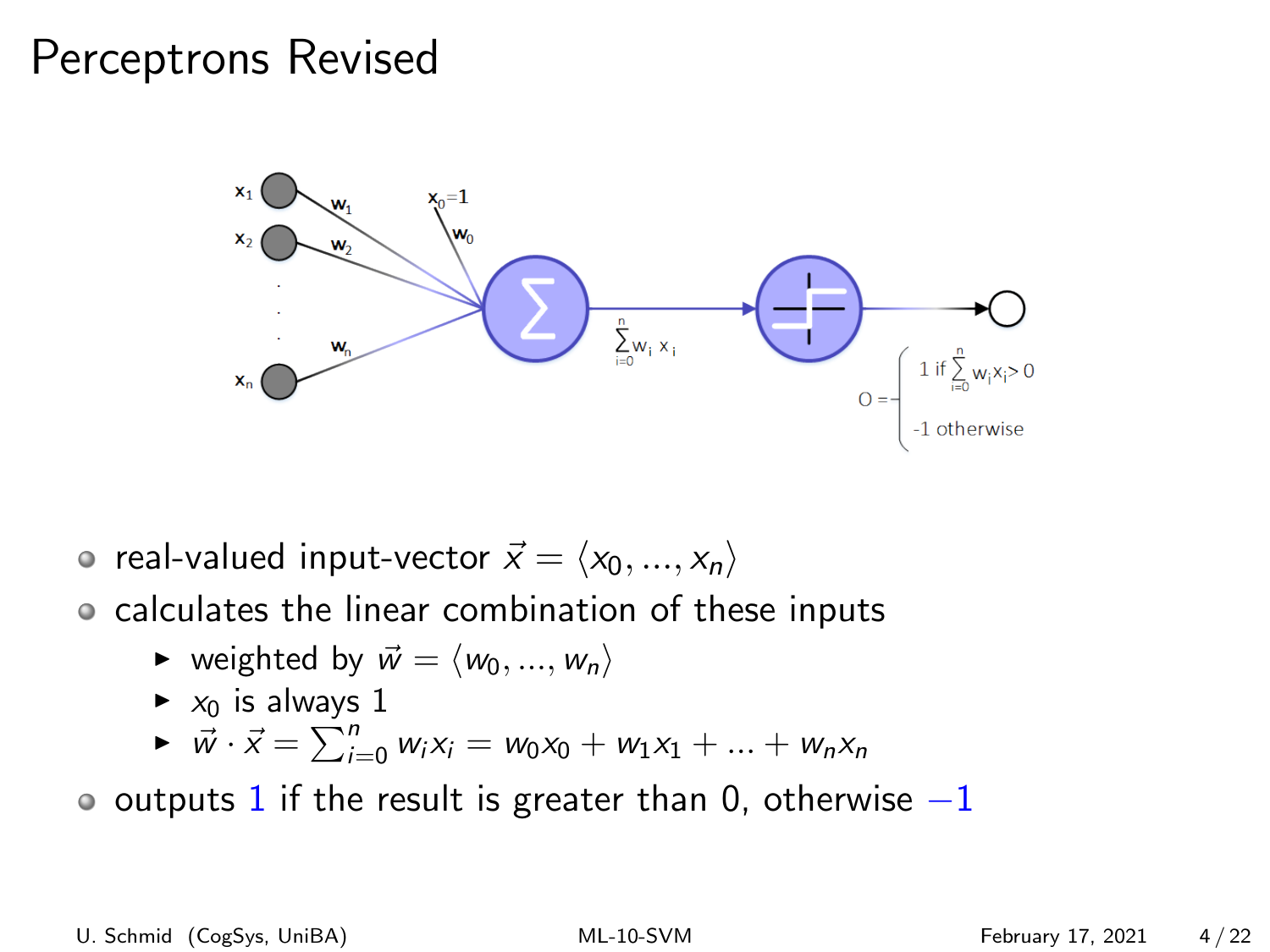## Perceptrons' Representational Power

- a perceptron represents a **hyperplane decision surface** in the n-dimensional space of instances
- some sets of examples cannot be separated by any hyperplane, those that can be separated are called linearly separable

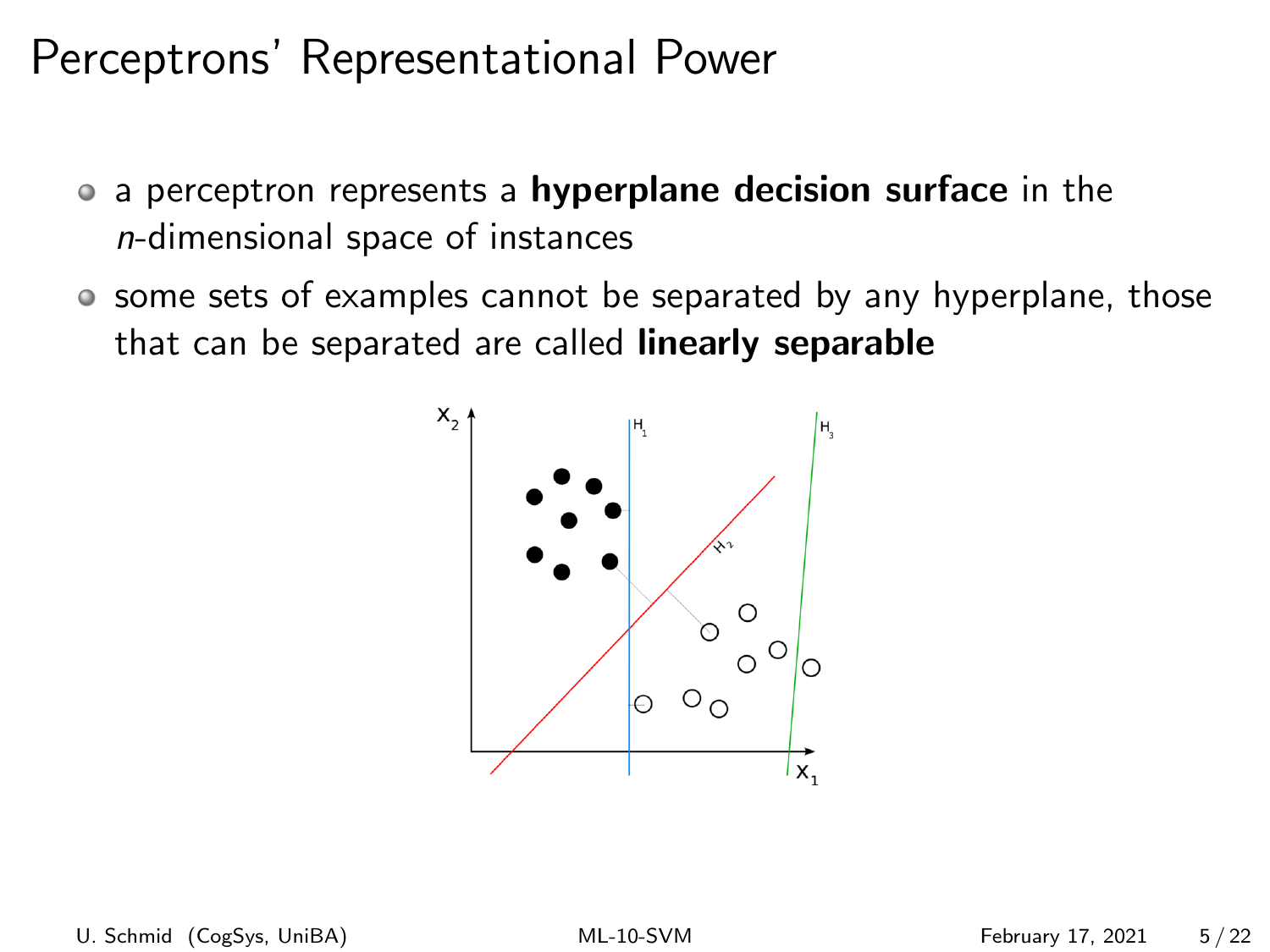## Alternate Representations for the Hyperplane

### Basics

$$
\mathbf{x} = \langle x_1, \dots, x_n \rangle
$$
  

$$
w = \langle w_1, \dots, w_n \rangle
$$

Vector Representation  $\mathbf{o}(\mathbf{x}_i) = \begin{cases} 1 & \text{if } w\mathbf{x}_i - b > 0 \\ 1 & \text{if } w\mathbf{x}_i \end{cases}$ −1 otherwise Note: *b* corresponds to  $-w_0$  of the perceptron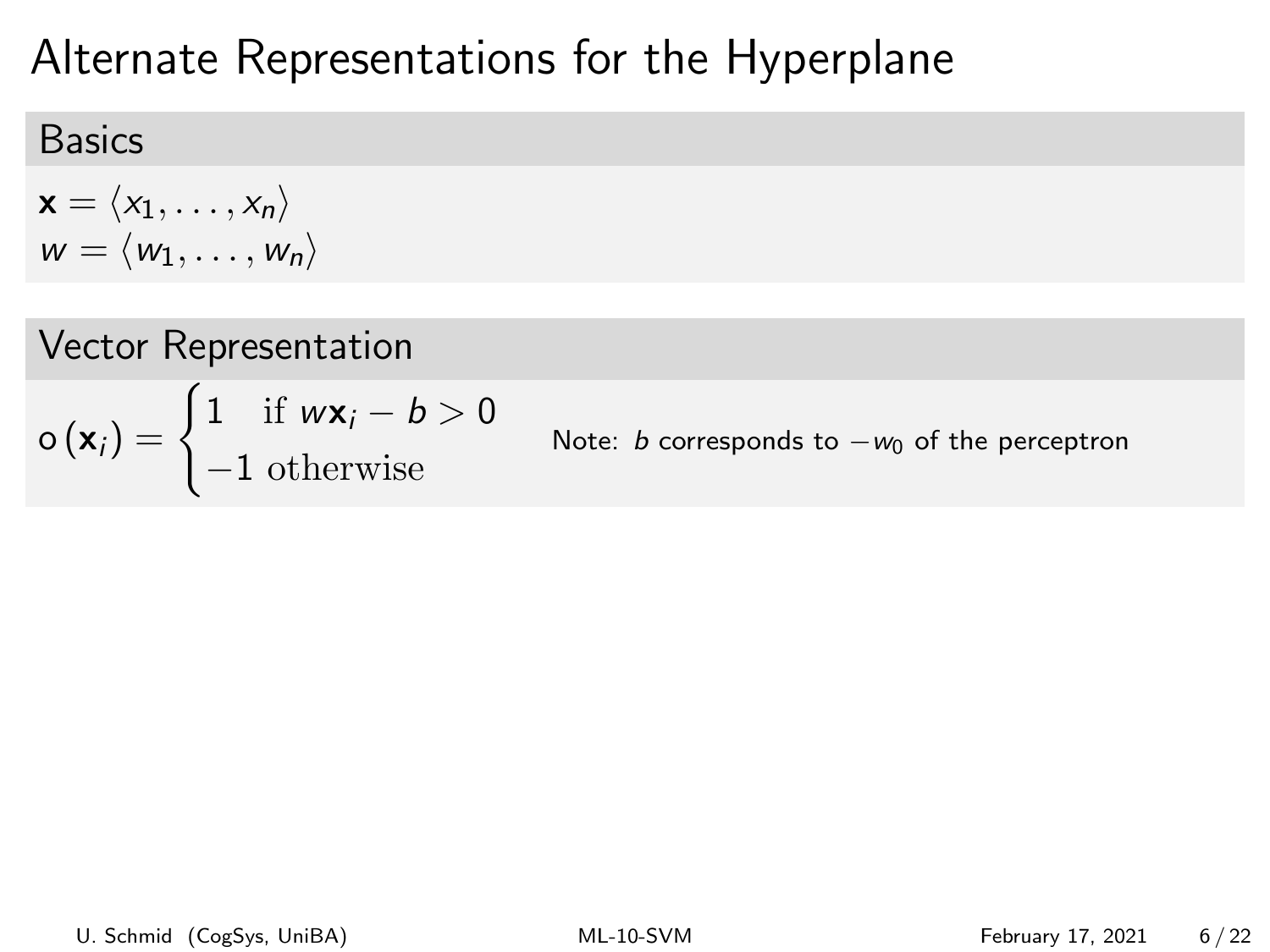# Alternate Representations for the Hyperplane

### Basics

$$
\mathbf{x} = \langle x_1, \dots, x_n \rangle
$$
  

$$
w = \langle w_1, \dots, w_n \rangle
$$

Vector Representation  $\mathbf{o}(\mathbf{x}_i) = \begin{cases} 1 & \text{if } w\mathbf{x}_i - b > 0 \\ 1 & \text{if } w\mathbf{x}_i \end{cases}$ −1 otherwise Note: b corresponds to  $-w_0$  of the perceptron

### Constraint Representation

- $w\mathbf{x}_i b > 0$  for positive instances  $\mathbf{x}_i$
- $w\mathbf{x}_i b < 0$  for negative instances  $\mathbf{x}_i$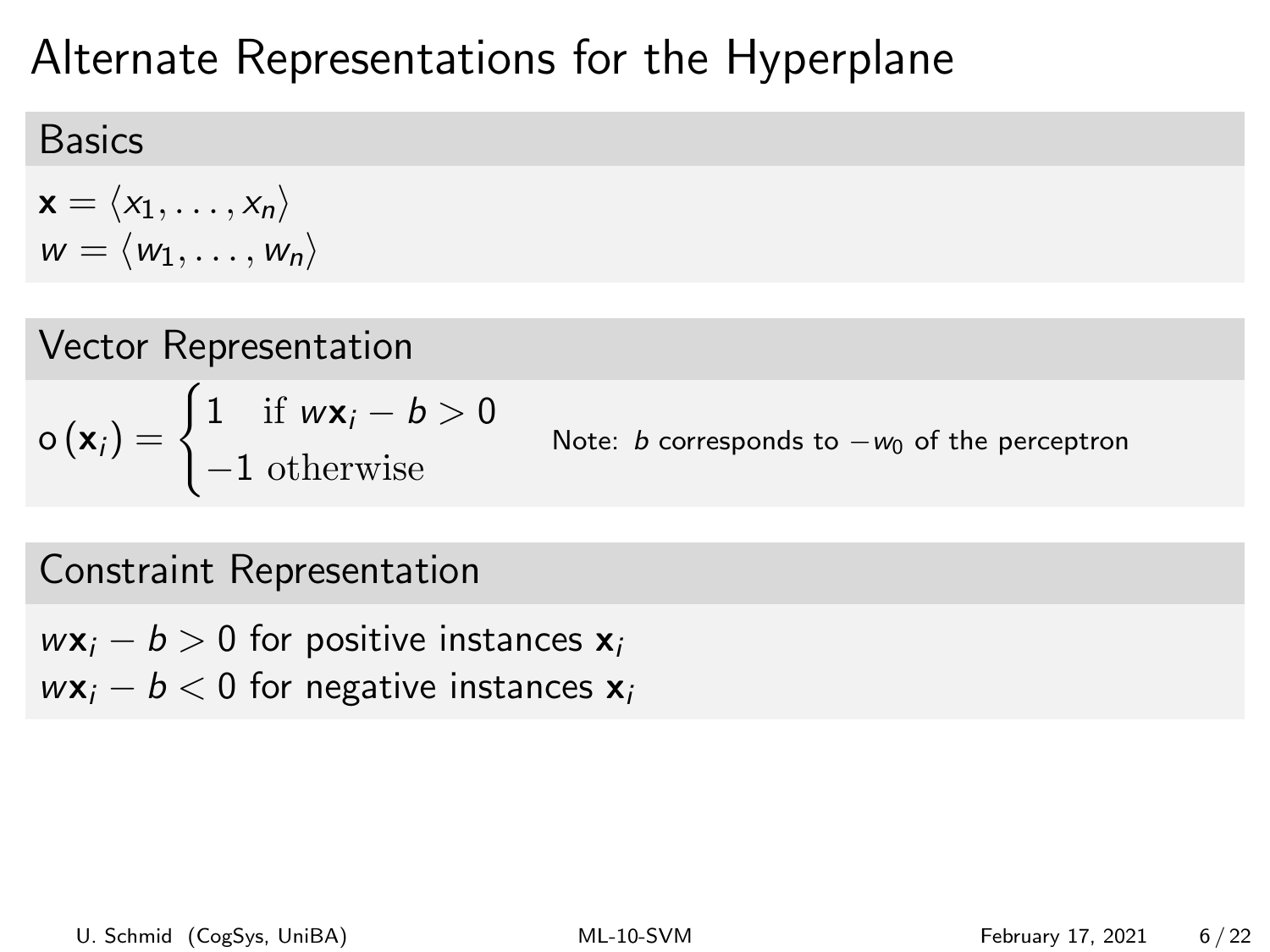# Alternate Representations for the Hyperplane

### Basics

$$
\mathbf{x} = \langle x_1, \dots, x_n \rangle
$$
  

$$
w = \langle w_1, \dots, w_n \rangle
$$

Vector Representation  $\mathbf{o}(\mathbf{x}_i) = \begin{cases} 1 & \text{if } w\mathbf{x}_i - b > 0 \\ 1 & \text{if } w\mathbf{x}_i \end{cases}$ −1 otherwise Note: b corresponds to  $-w_0$  of the perceptron

## Constraint Representation

 $w\mathbf{x}_i - b > 0$  for positive instances  $\mathbf{x}_i$ 

 $w\mathbf{x}_i - b < 0$  for negative instances  $\mathbf{x}_i$ 

### Unified Constraint Representation

 $o(\mathbf{x}_i)(w\mathbf{x}_i - b) > 0$  for all instances  $\mathbf{x}_i$ 

U. Schmid (CogSys, UniBA) [ML-10-SVM](#page-0-0) February 17, 2021 6 / 22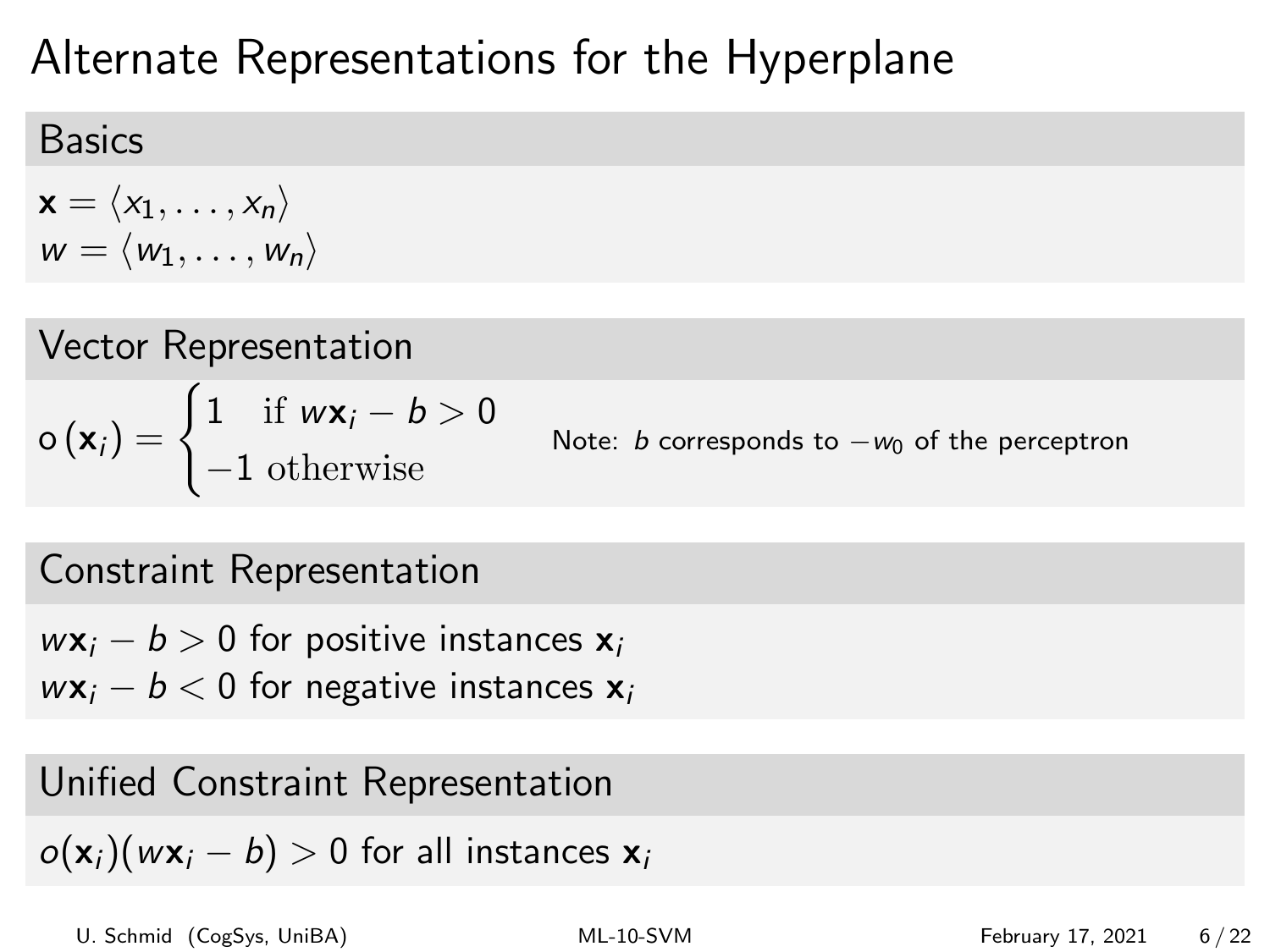## Initial Idea (Vladimir Vapnik)



#### Hypothesis' Language

w, b such that  $o(\mathbf{x}_i) \cdot (w\mathbf{x}_i - b) > 0$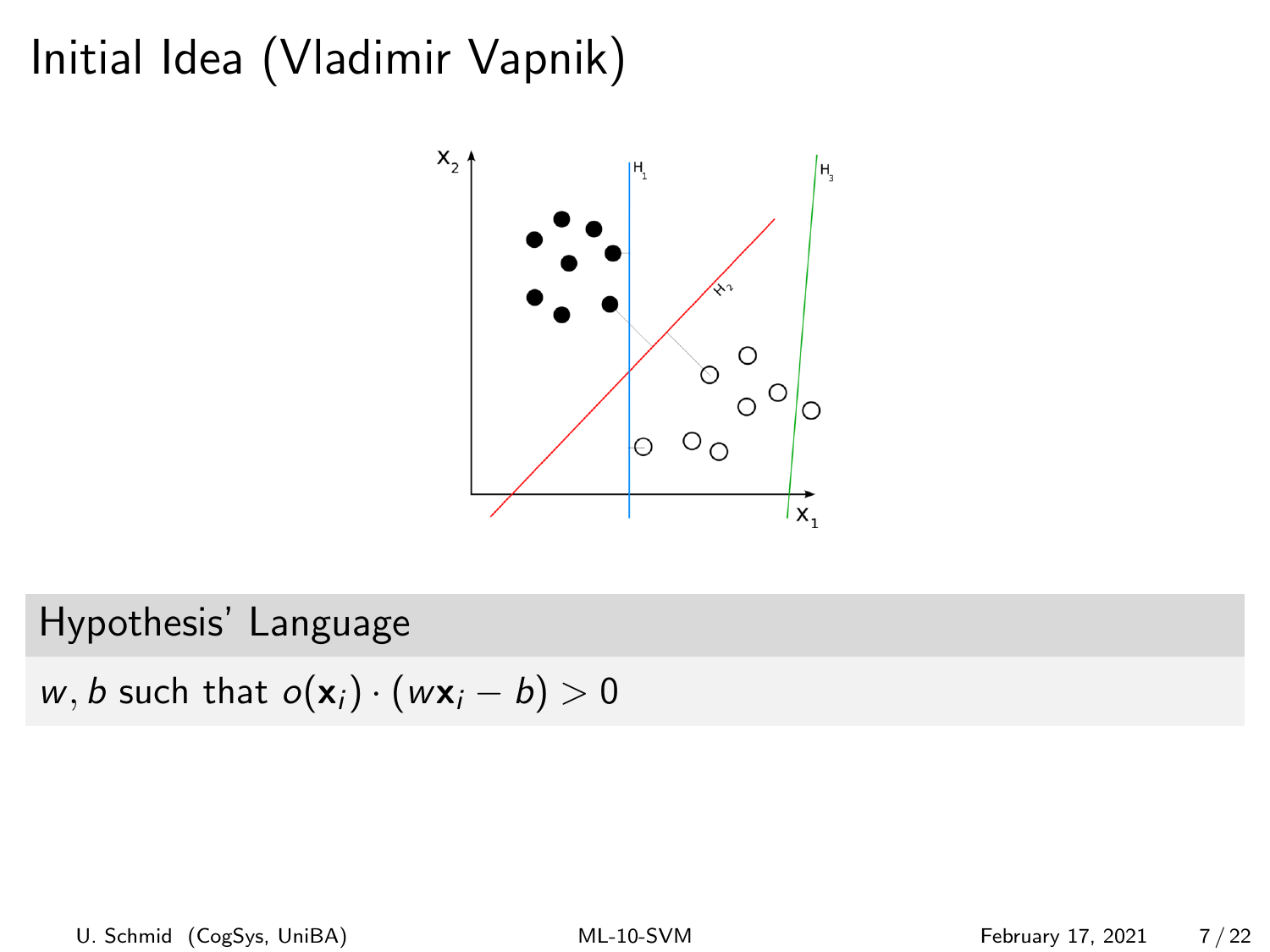## Initial Idea (Vladimir Vapnik)



Hypothesis' Language

w, b such that  $o(\mathbf{x}_i) \cdot (w\mathbf{x}_i - b) > 0$ 

#### **Issue**

The hyperplane not unique!

U. Schmid (CogSys, UniBA) [ML-10-SVM](#page-0-0) February 17, 2021 7 / 22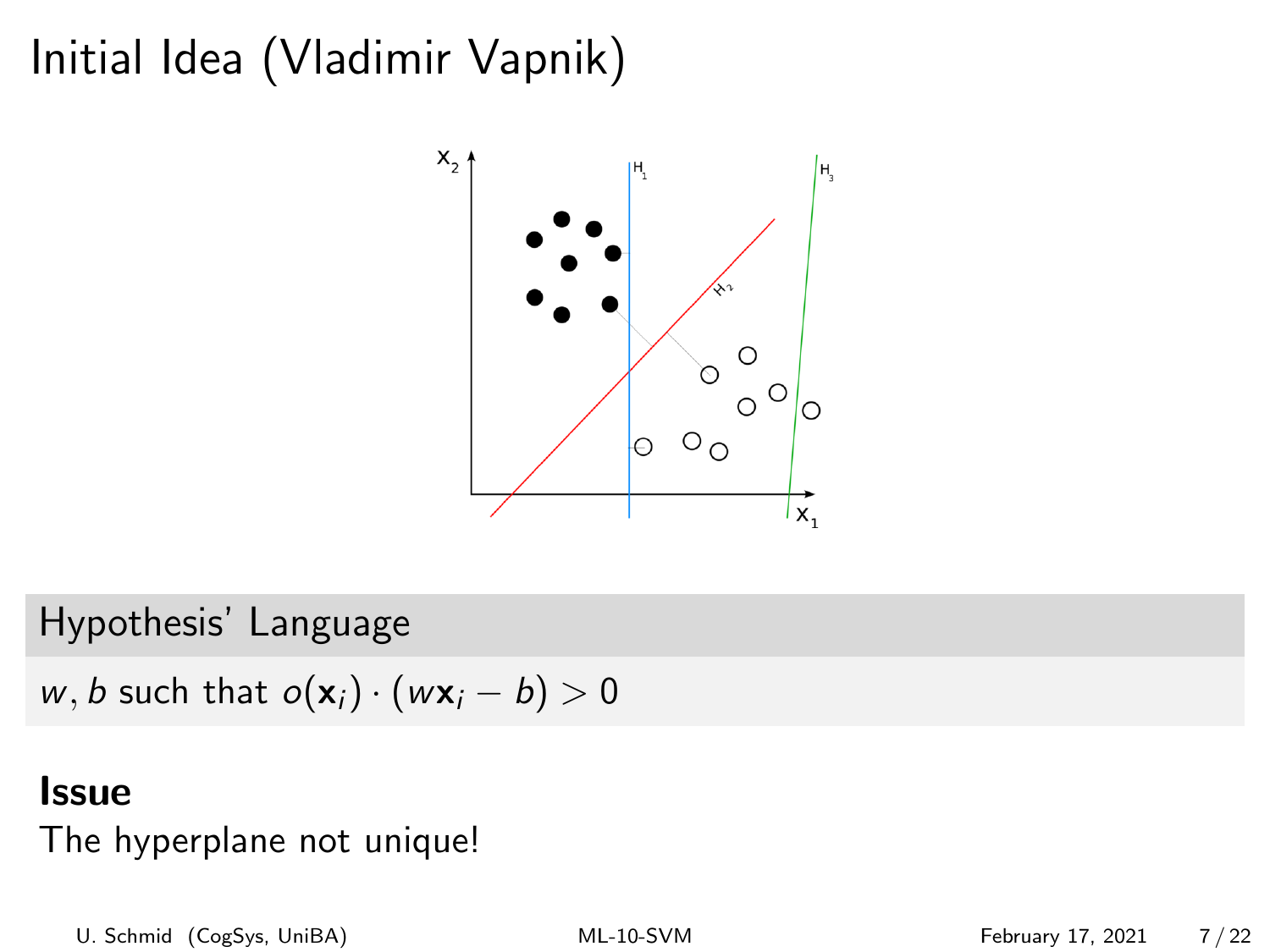## The Best Hyperplane



#### Question

Which of these hyperplanes is the best?

- 1 h1 is the best hyperplane
- 2 h2 is the best hyperplane
- 3 h3 is the best hyperplane
- 4 h1 and h2 are both best hyperplanes
- 5 h2 and h3 are both best hyperplanes
- 6 More information is needed to answer the question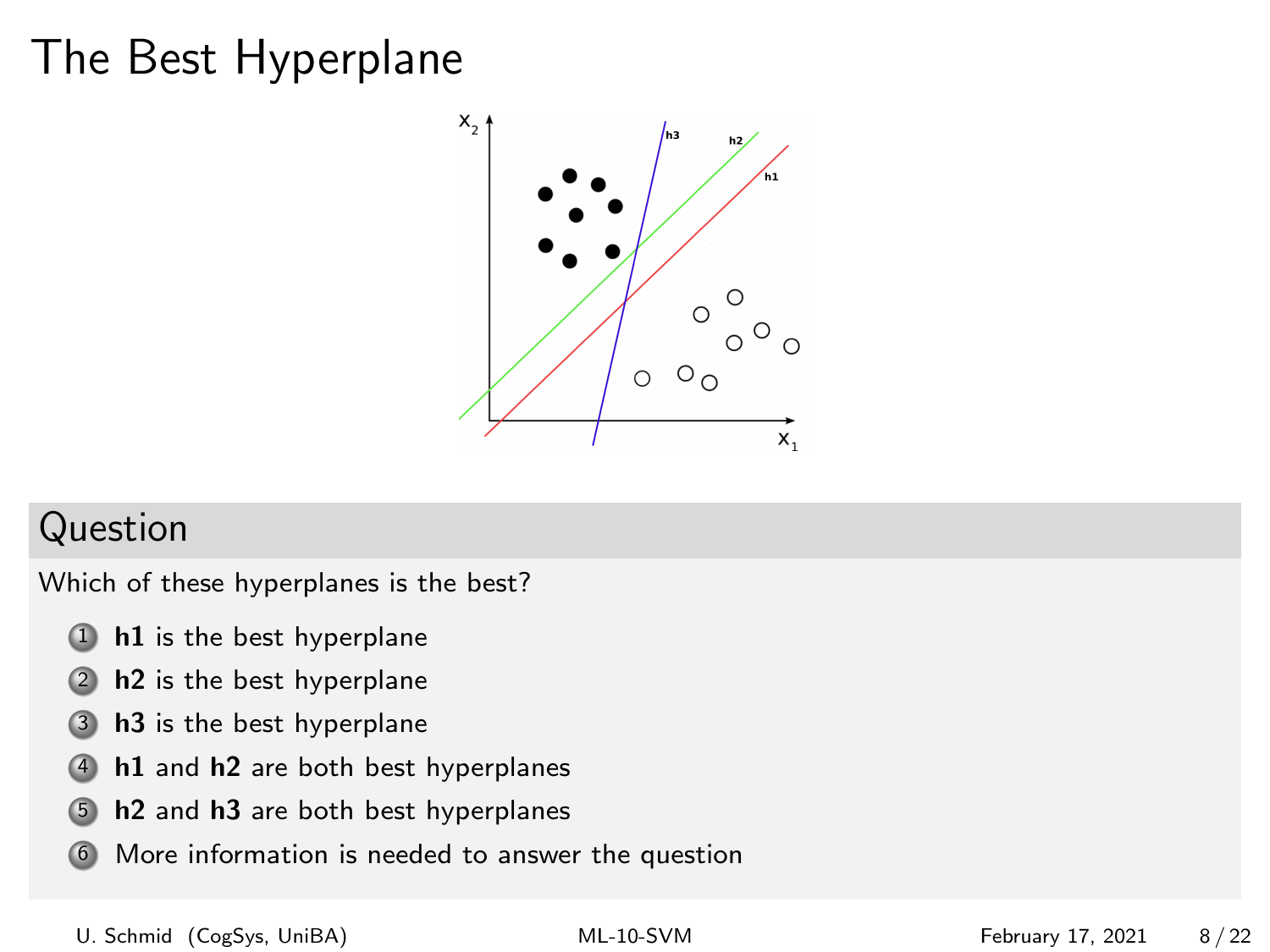## The Best Hyperplane



### Best Hyperplane

The hyperplane separating all instances while being as far apart from the instances as possible.

#### Corridor

Define a Hyperplane Corridor such that  $|(w\mathbf{x}_i) - b| = 1$  for the  $\mathbf{x}_i$  closest to the hyperplane. The distance between the two hyperplanes is  $\frac{2}{\|w\|}$ .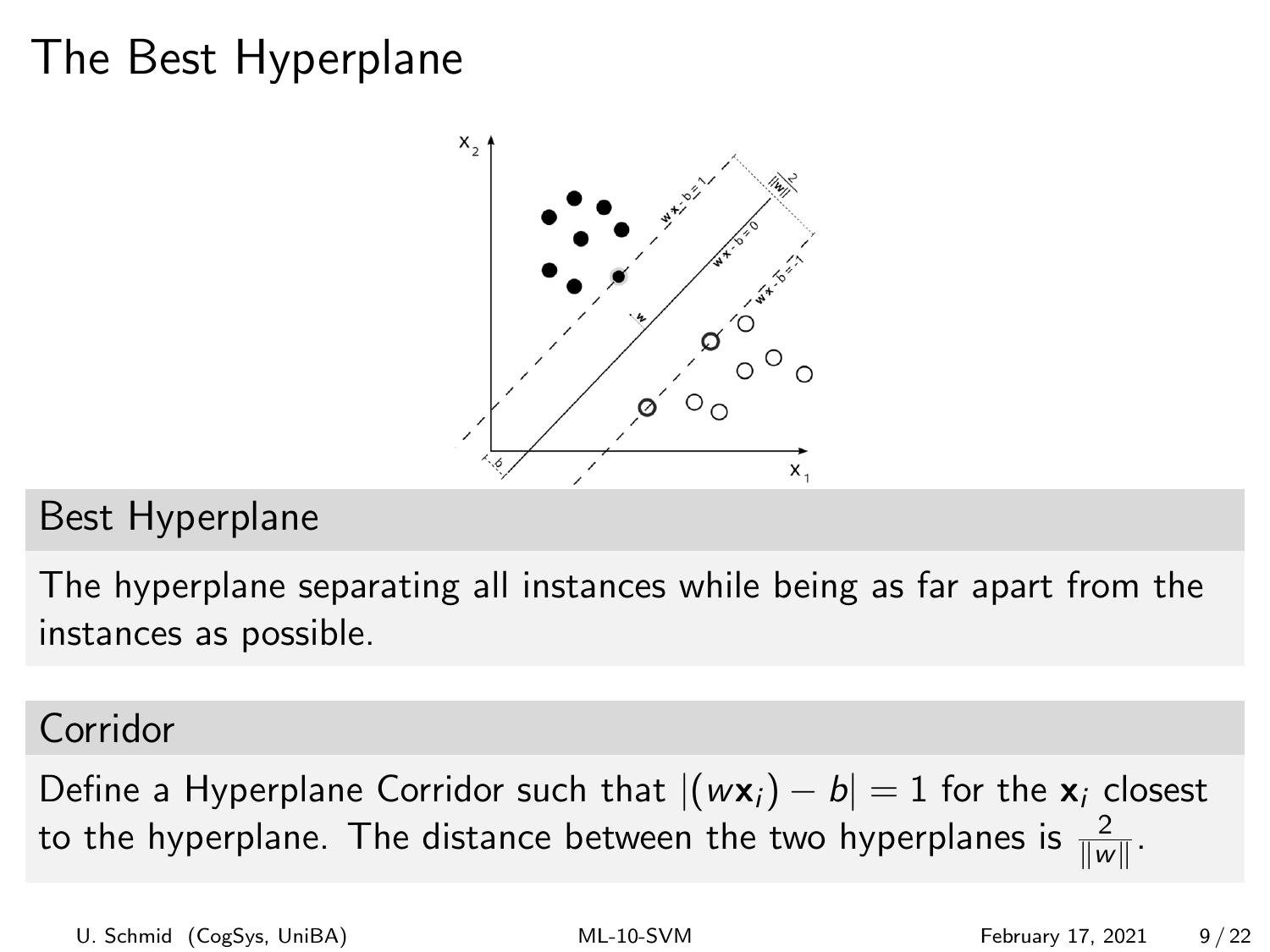## Transforming a Hyperplane



moving parallel:

$$
c(\mathbf{x}_i) \cdot (w\mathbf{x}_i - (b + \nu)) = 0
$$

scaleing:

$$
\beta \cdot c(\mathbf{x}_i) \cdot (w\mathbf{x}_i - b) = 0
$$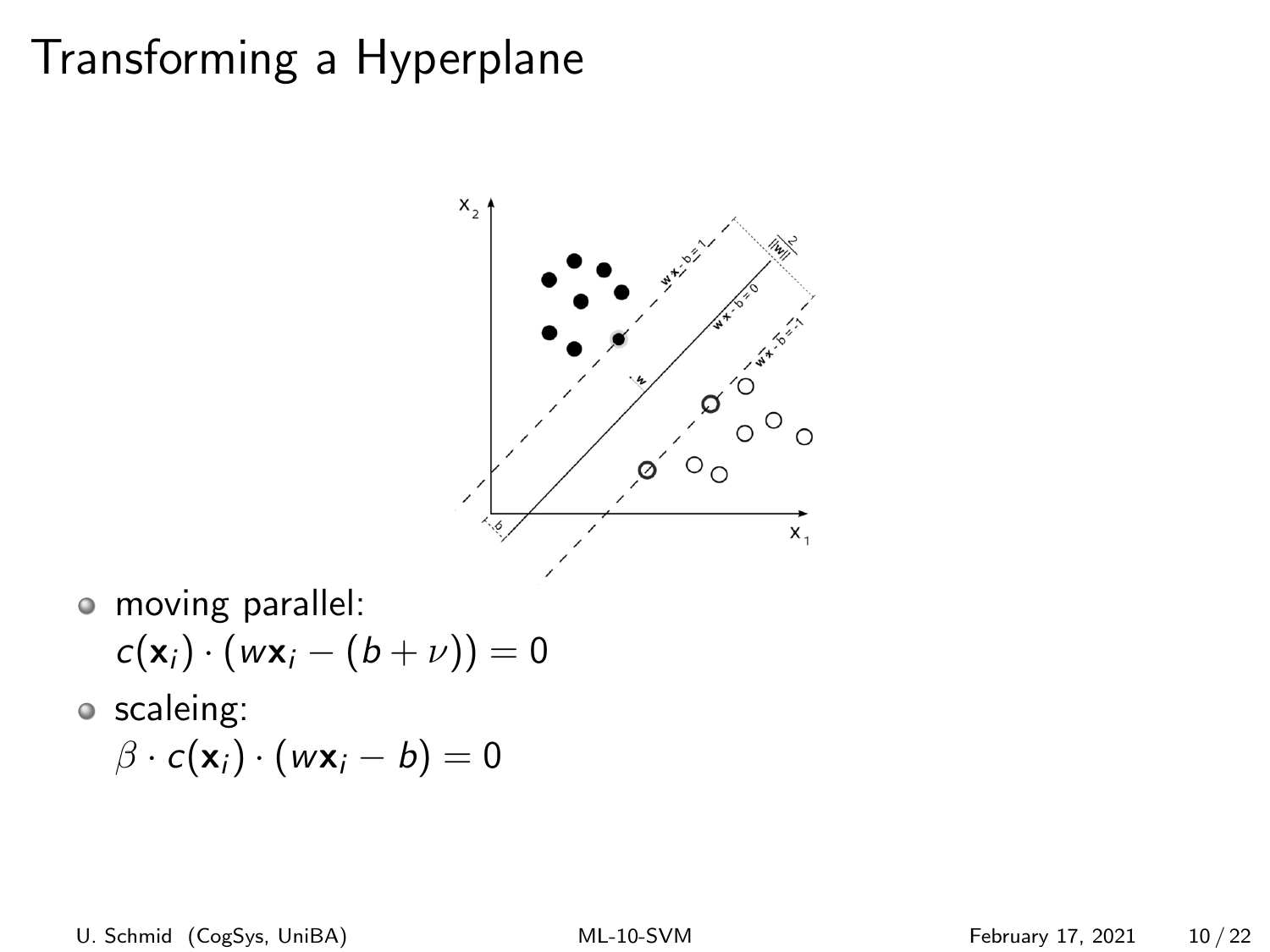# Initial Idea (cont'd)

### Support Vector Machine

- A hyperplane  $w\mathbf{x}_i b$  such that
	- 2  $\frac{2}{\|w\|}$  is maximal and
	- $c(\mathsf{x}_i)(w\mathsf{x}_i b) \geq 1$  for all instances  $\mathsf{x}_i$ .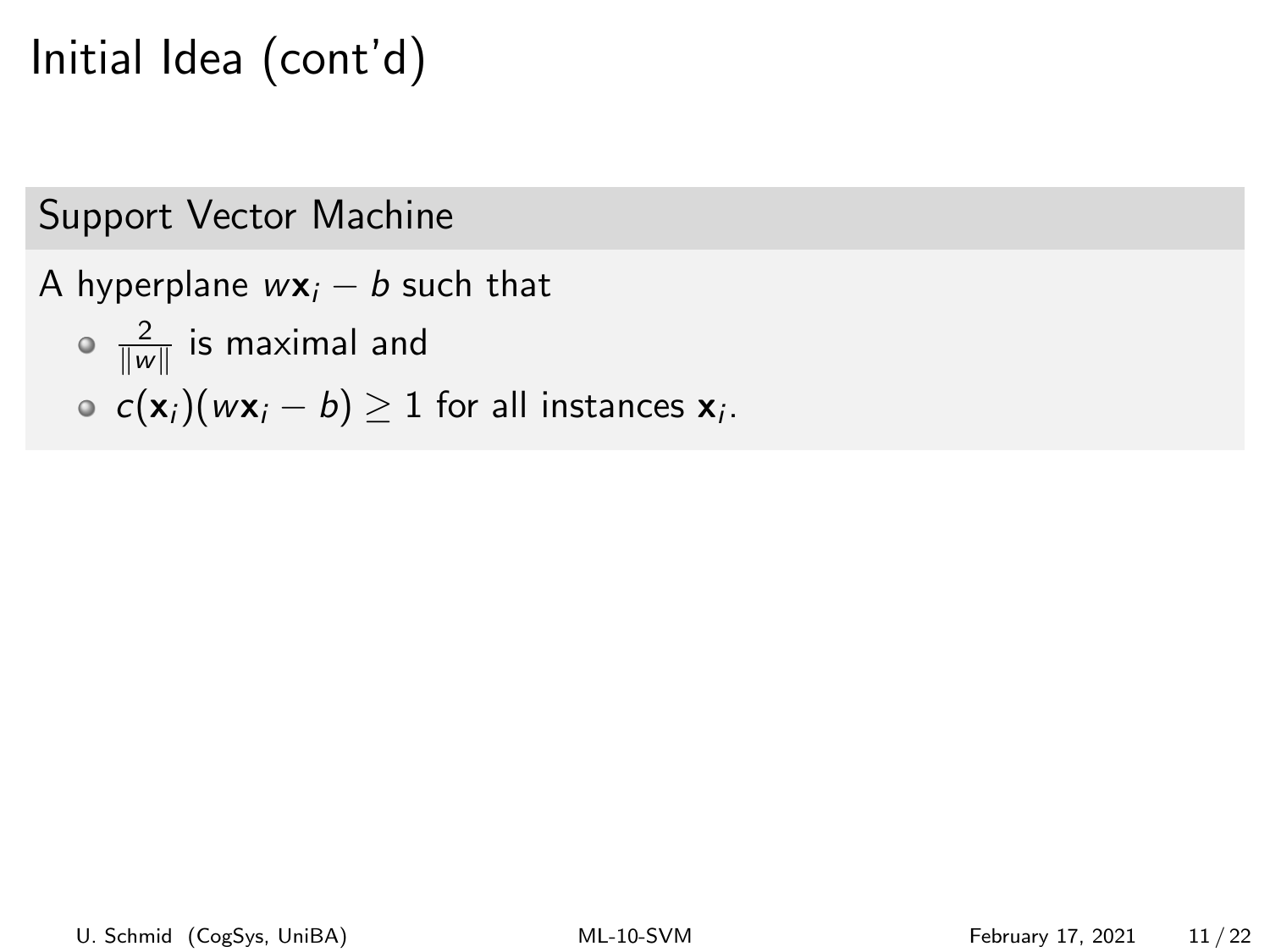# Initial Idea (cont'd)

### Support Vector Machine

- A hyperplane  $w\mathbf{x}_i b$  such that
	- 2  $\frac{2}{\|w\|}$  is maximal and
	- $c(\mathsf{x}_i)(w\mathsf{x}_i b) \geq 1$  for all instances  $\mathsf{x}_i$ .

## Numerical Optimization

- Swarm Algorithms
- Genetic Algorithms
- Analytic Solutions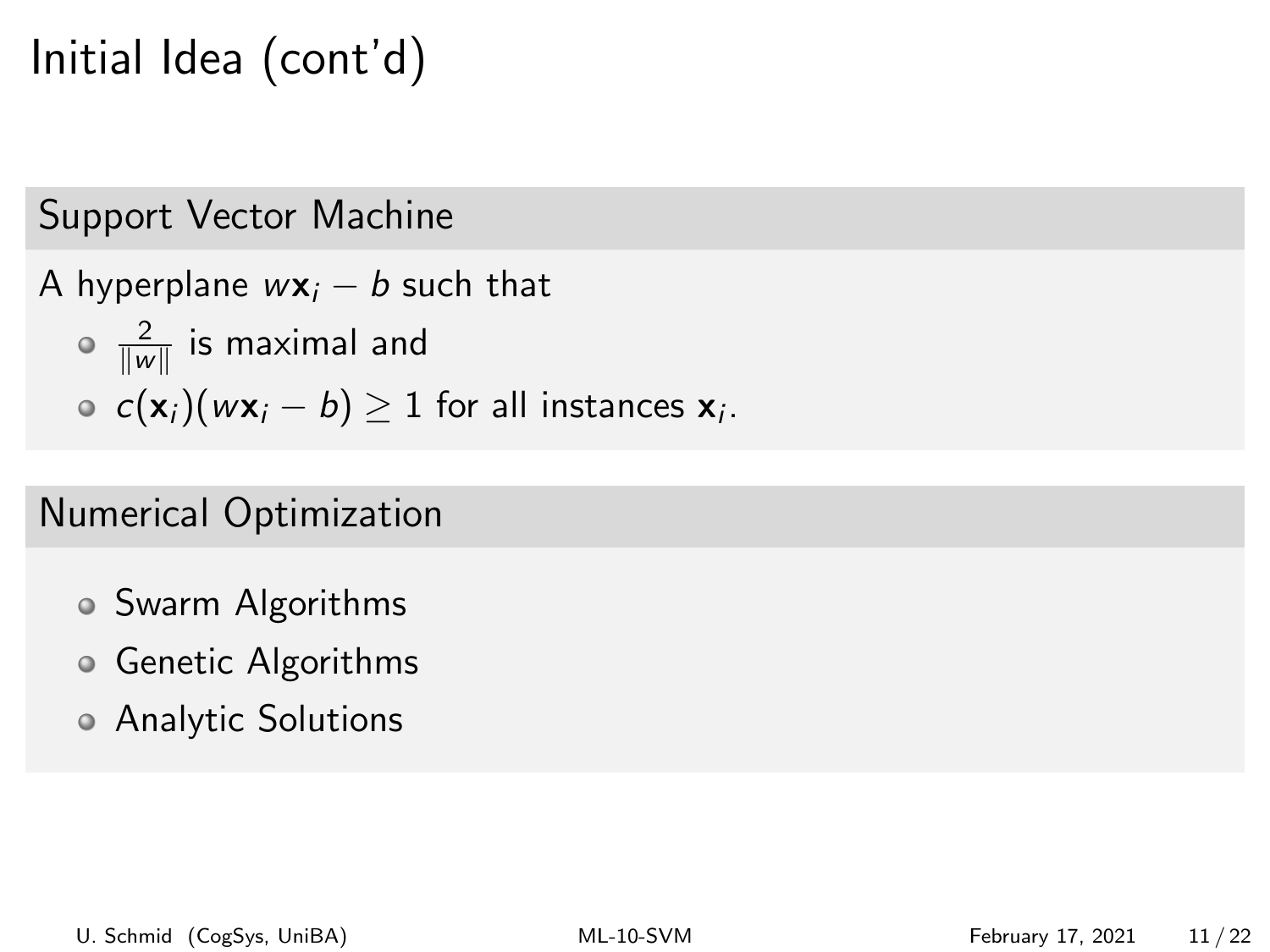# Alternate Problem Formulation

### Idee

Minimize  $\frac{1}{2} ||w||^2$  such that  $c(\mathbf{x}_i)(w\mathbf{x}_i - b) \geq 1$  for all  $\mathbf{x}_i$ :

$$
\frac{1}{2}||w||^2 - \sum_i \alpha_i (1 - c(\mathbf{x}_i)(w\mathbf{x}_i - b))
$$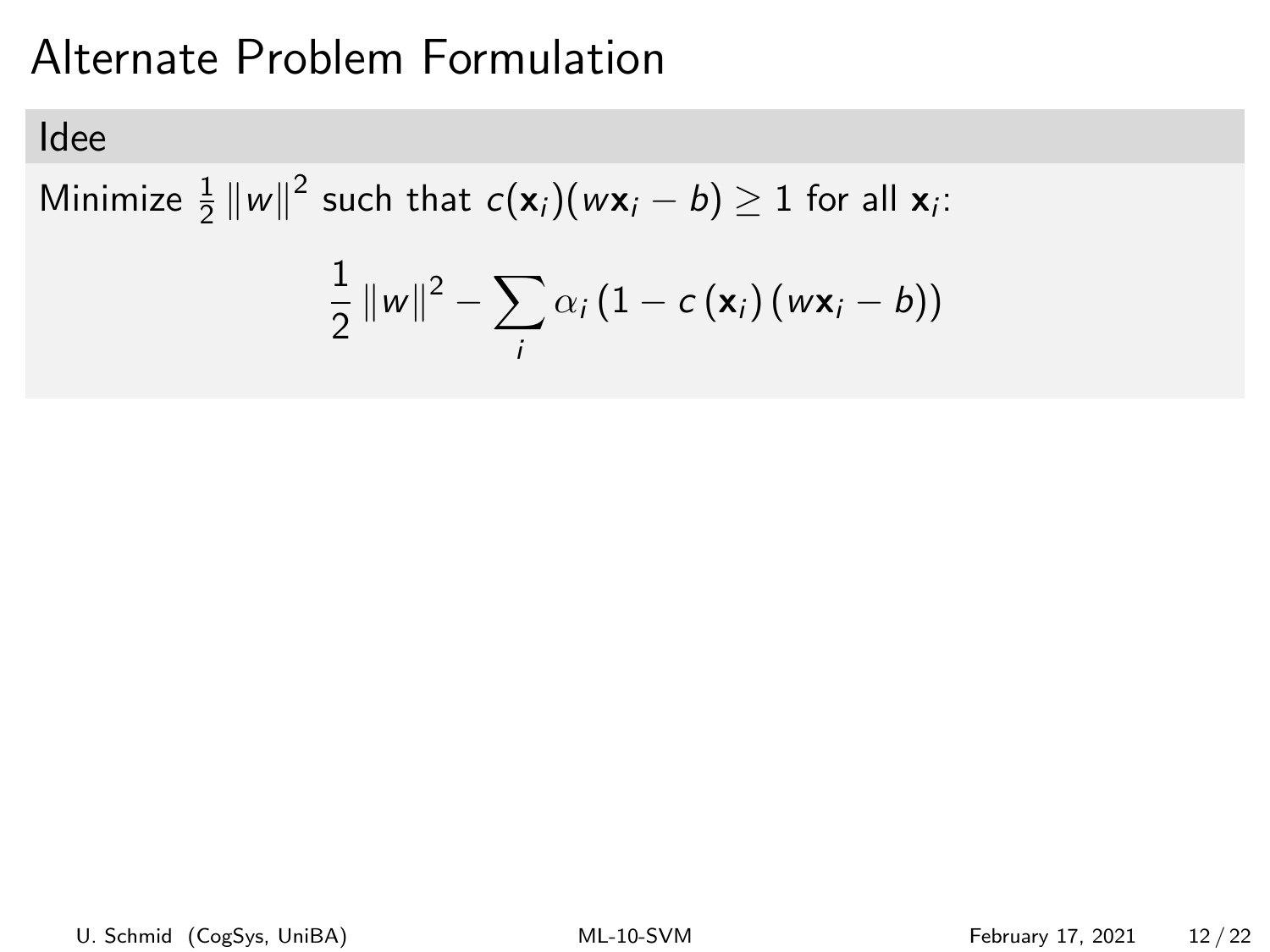# Alternate Problem Formulation

#### Idee

Minimize  $\frac{1}{2} ||w||^2$  such that  $c(\mathbf{x}_i)(w\mathbf{x}_i - b) \geq 1$  for all  $\mathbf{x}_i$ :

$$
\frac{1}{2} ||w||^2 - \sum_i \alpha_i (1 - c(\mathbf{x}_i) (w\mathbf{x}_i - b))
$$

### Support Vectors

The solution can be expressed as

$$
w = \sum_{i=1}^n \alpha_i c(\mathbf{x}_i) \mathbf{x}_i
$$

Only few  $\alpha_i$  are not zero. The corresponding  $x_i$  are called the support vectors. The support vectors satisfy  $c(\mathbf{x}_i)(w\mathbf{x}_i - b) = 1$ , thus lie on the two parallel hyperplanes.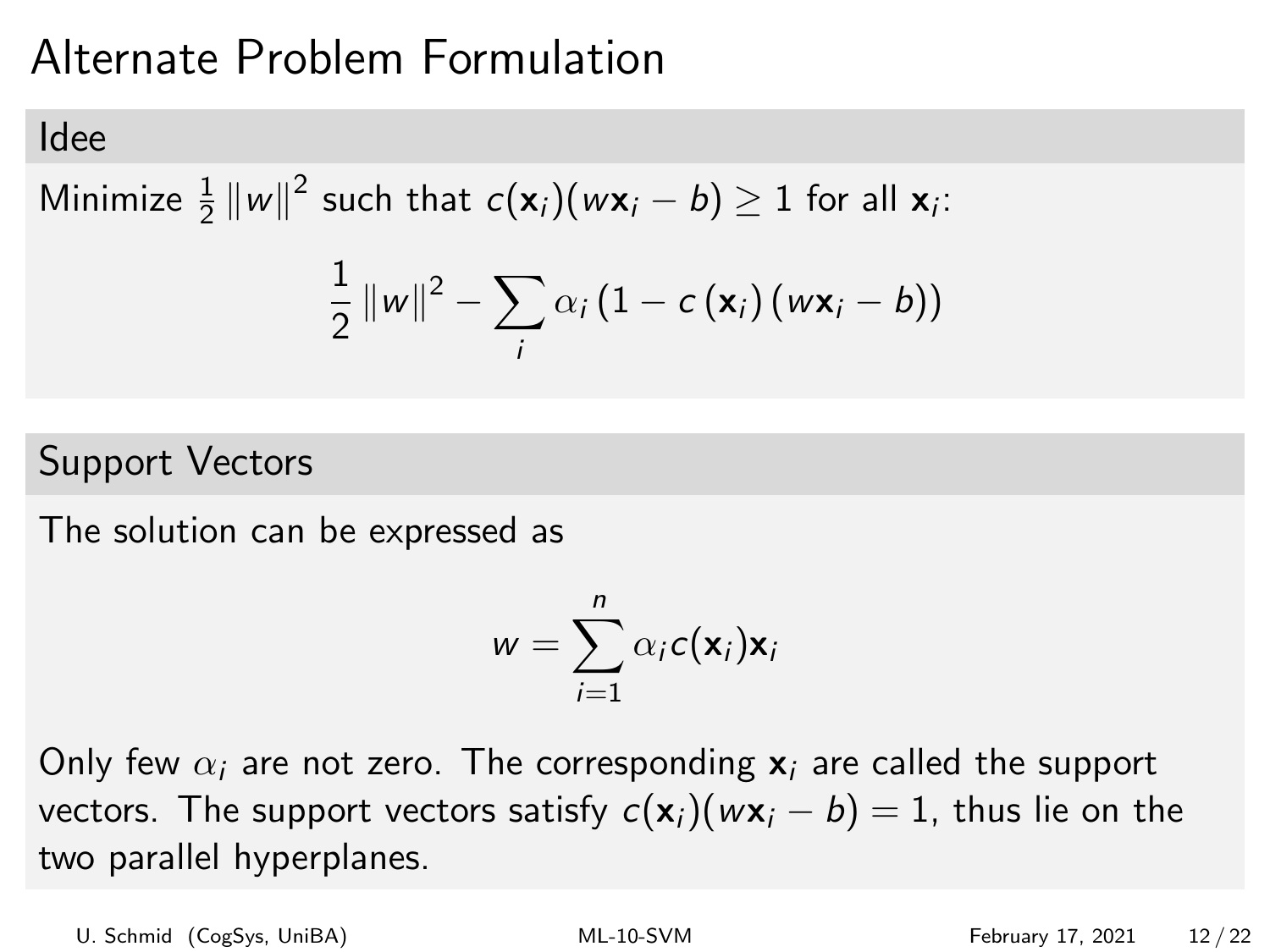# Soft Margins (Corinna Cortes and Vladimir Vapnik)

- data may contain noise
- constraint is relaxed:

 $c(\mathbf{x}_i)(w\mathbf{x}_i - b) \geq 1 - \xi_i$ 

- relaxation is penalized (violate the margin constraint as seldom as possible)
- $\circ$   $\xi$  are called slack variables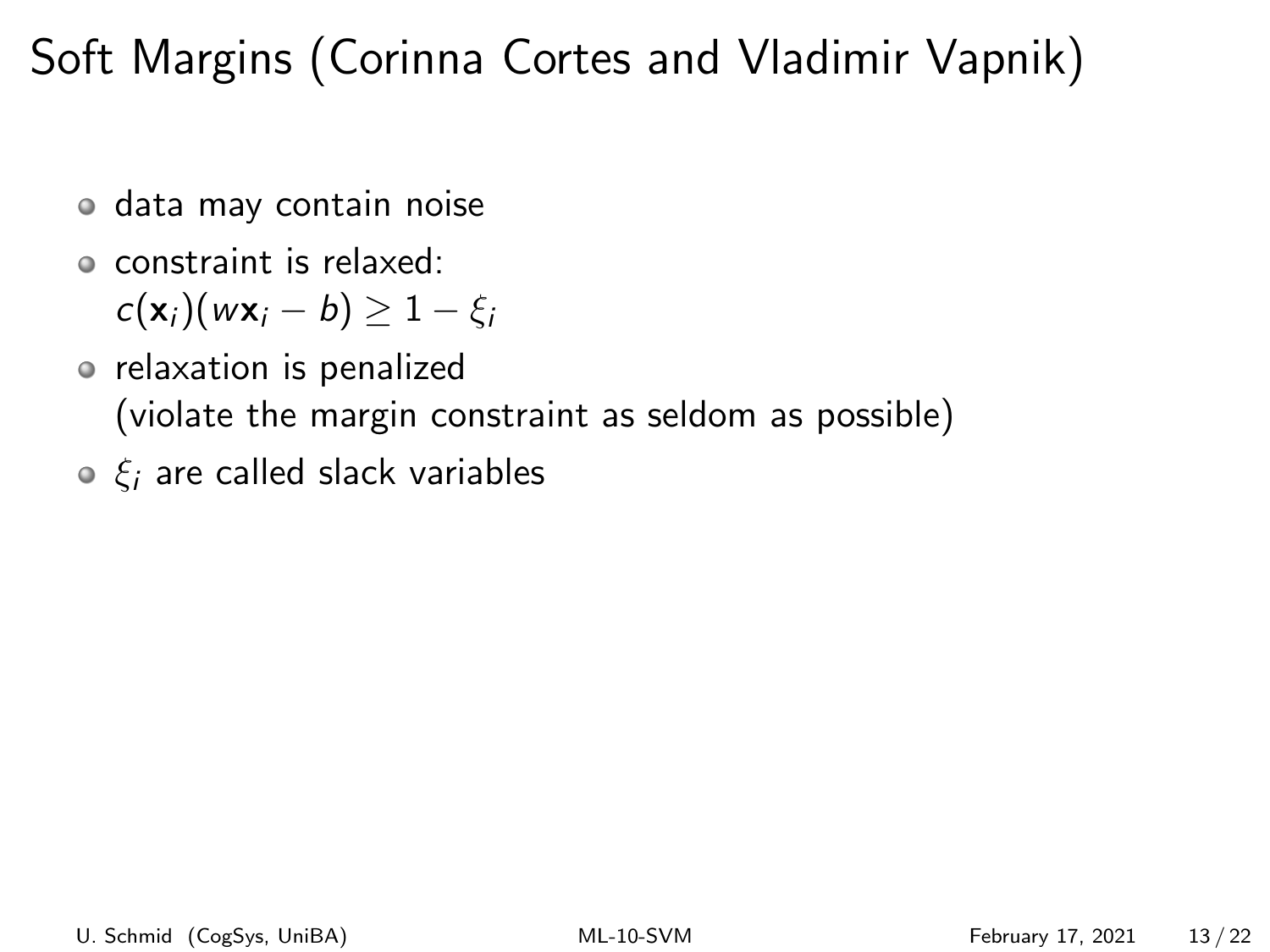# Soft Margins (Corinna Cortes and Vladimir Vapnik)

- data may contain noise
- constraint is relaxed:

$$
c(\mathbf{x}_i)(w\mathbf{x}_i - b) \geq 1 - \xi_i
$$

- relaxation is penalized (violate the margin constraint as seldom as possible)
- $\circ$   $\xi$  are called slack variables

## Soft Margin SVM

A hyperplane  $w\mathbf{x}_i - b$  such that

1  $\frac{1}{2}\left\|w\right\|^2 - C\sum_{i=0}^n \xi_i$  is minimal (for large  $C$  margins become "harder") <code>and</code>  $c(\mathbf{x}_i)(w\mathbf{x}_i - b) \geq 1 - \xi_i$  for all  $\mathbf{x}_i$ .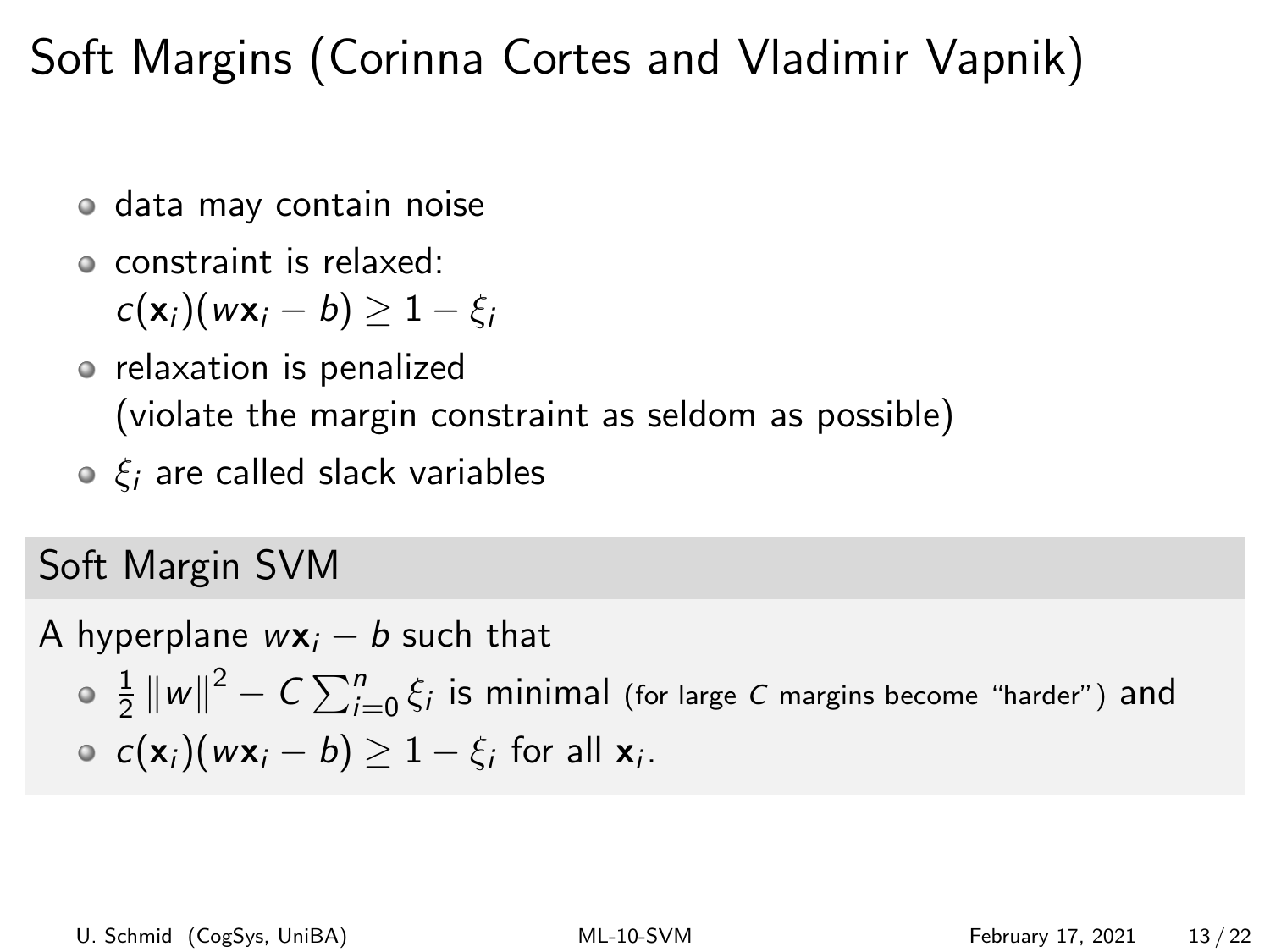# The Kernel Trick (Bernhard Boser, Isabelle Guyon and Vladimir Vapnik)

- the data may not be linearly separable at all
- the solution is to transform the feature space:  $x_i \rightarrow \Phi(x_i)$

• for example 
$$
\Phi\left(\begin{pmatrix} a \\ b \end{pmatrix}\right) = \begin{pmatrix} a^2 \\ 2ab \\ b^2 \end{pmatrix}
$$

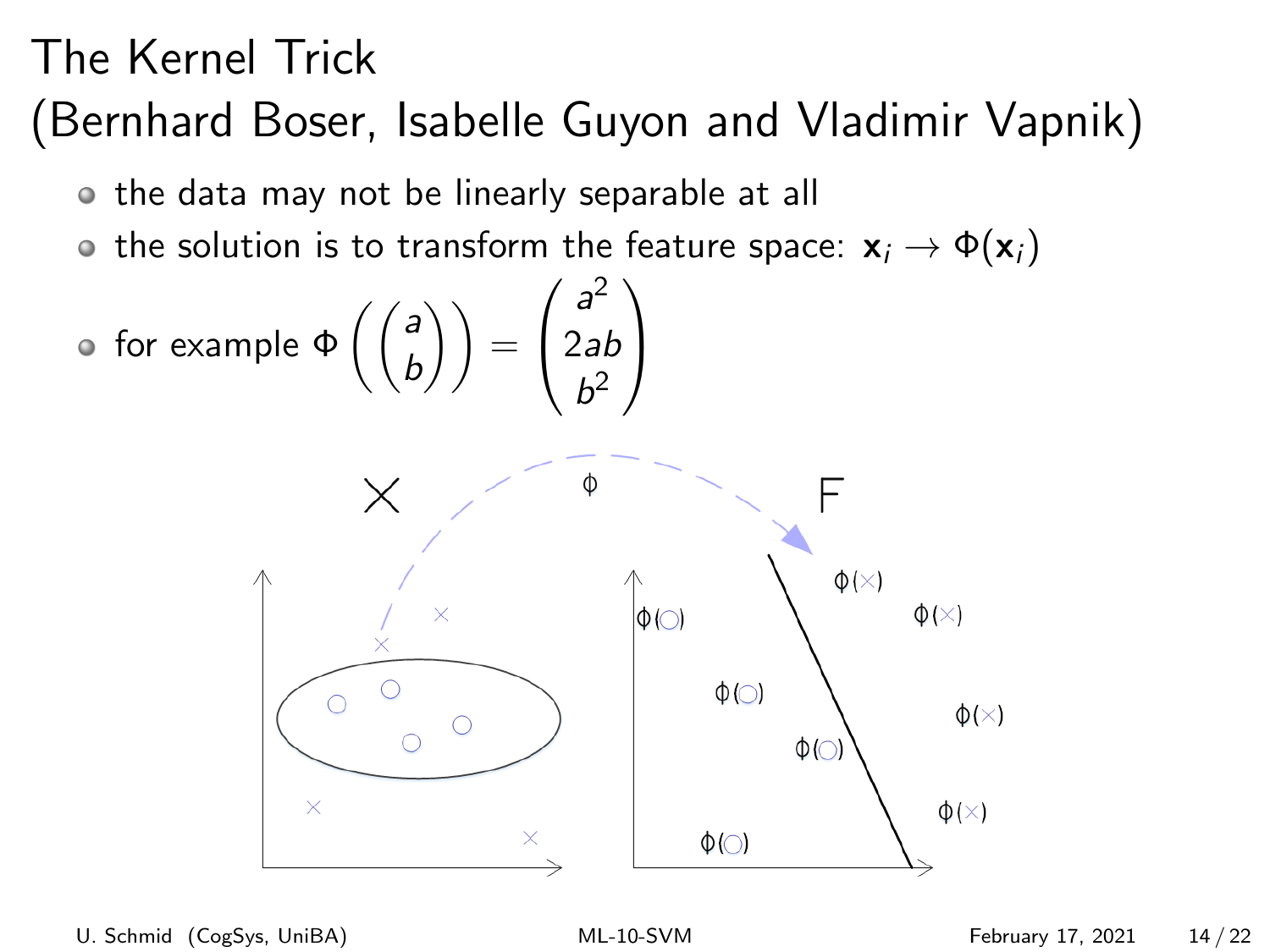# The Kernel Trick (cont'd)



- as every vector occurs only inside a dot product it is not necessary to give Φ explicitly
- every dot-product is replaced by an application of a non-linear kernel function  $\mathcal{K}(x_i, x_j)$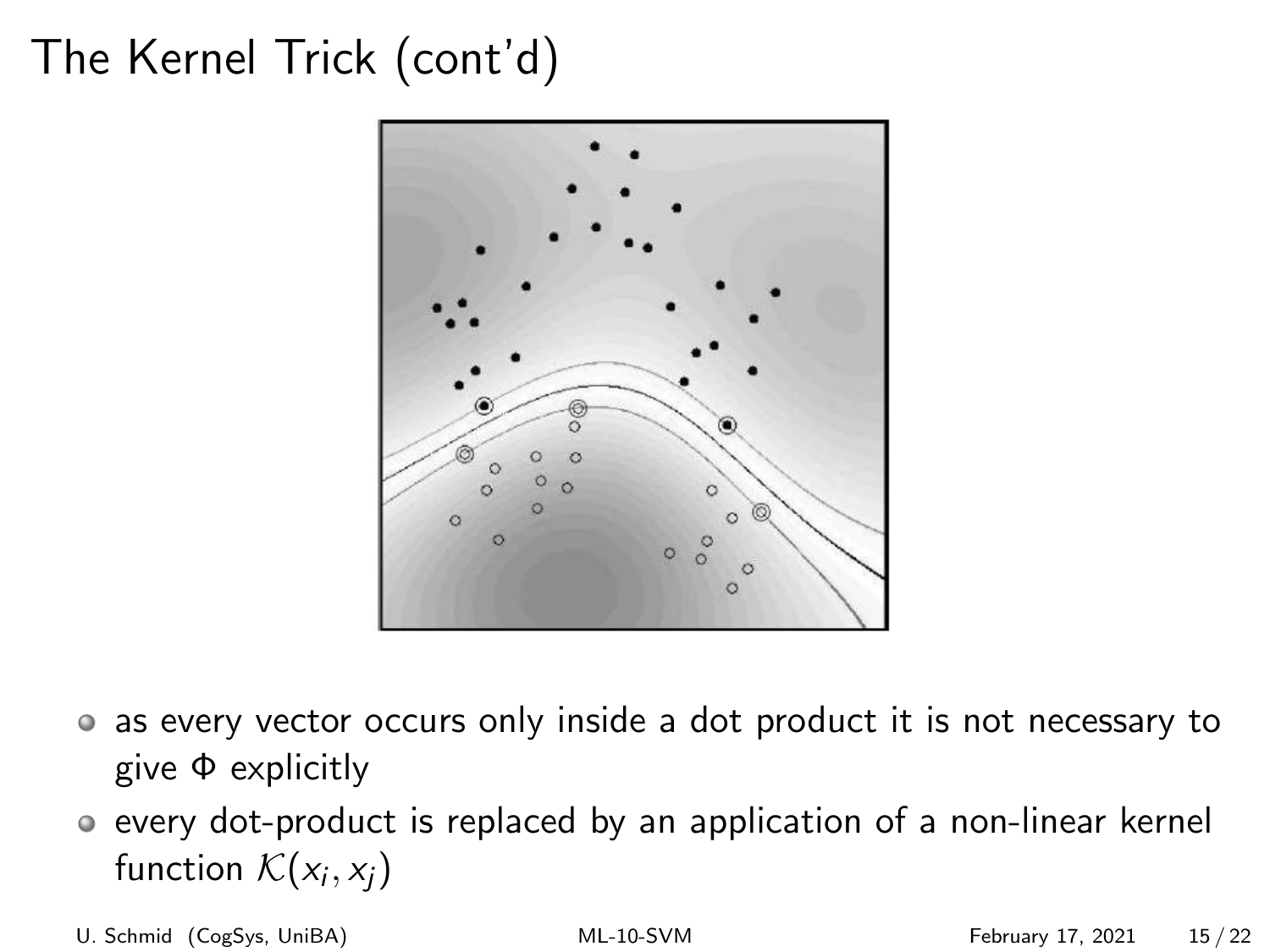# The Kernel Trick (cont'd)

Common Kernels

• Polynomial: 
$$
\mathcal{K}(x_i, x_j) = (x_i \cdot x_j)^d
$$

- Gaussian Radial Basis Function (RBF):  $\mathcal{K}(x_i, x_j) = e^{-\gamma\left\|x_i-x_j\right\|^2}$
- Hyperbolic Tangent:  $\mathcal{K}(x_i, x_j) = \textsf{tanh}(\kappa x_i \cdot x_j + c)$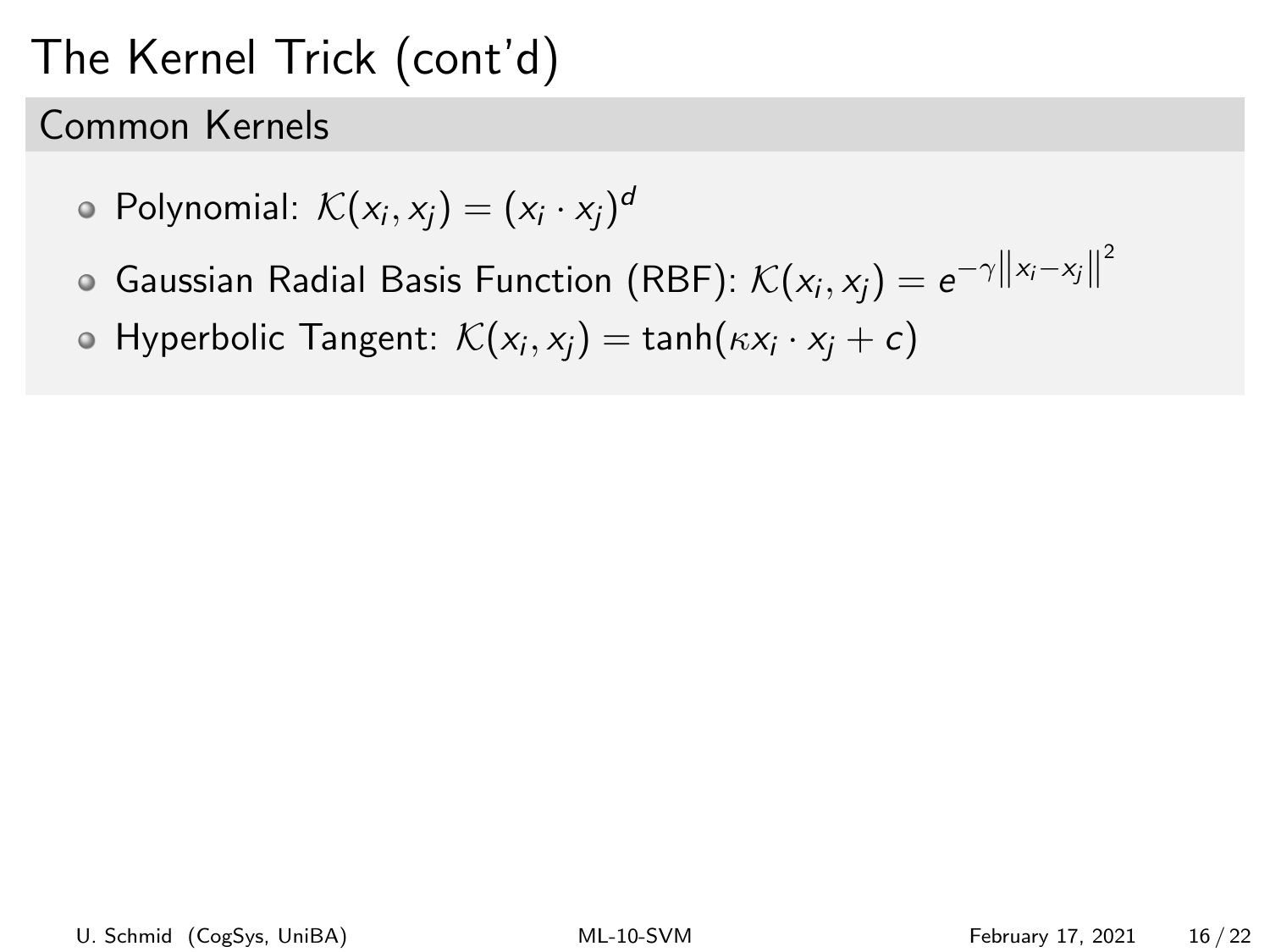# The Kernel Trick (cont'd)

#### Common Kernels

• Polynomial: 
$$
\mathcal{K}(x_i, x_j) = (x_i \cdot x_j)^d
$$

- Gaussian Radial Basis Function (RBF):  $\mathcal{K}(x_i, x_j) = e^{-\gamma\left\|x_i-x_j\right\|^2}$
- Hyperbolic Tangent:  $\mathcal{K}(x_i, x_j) = \textsf{tanh}(\kappa x_i \cdot x_j + c)$

### Kernel SVM

A hyperplane  $w\Phi(\mathbf{x}_i) - b$  such that 1  $\frac{1}{2}$   $\|w\|^2$  is minimal

$$
\circ \ c(\mathbf{x}_i)(w \cdot \Phi(\mathbf{x}_i) - b) \geq 1 \text{ for all } \mathbf{x}_i
$$

new classifications are calculated without explicit reference to  $\Phi$  and to w by

$$
o(\mathbf{x}) = sign(\sum_{i=1}^n \alpha_i c(\mathbf{x}_i) \mathcal{K}(\mathbf{x}, \mathbf{x}_i) + b)
$$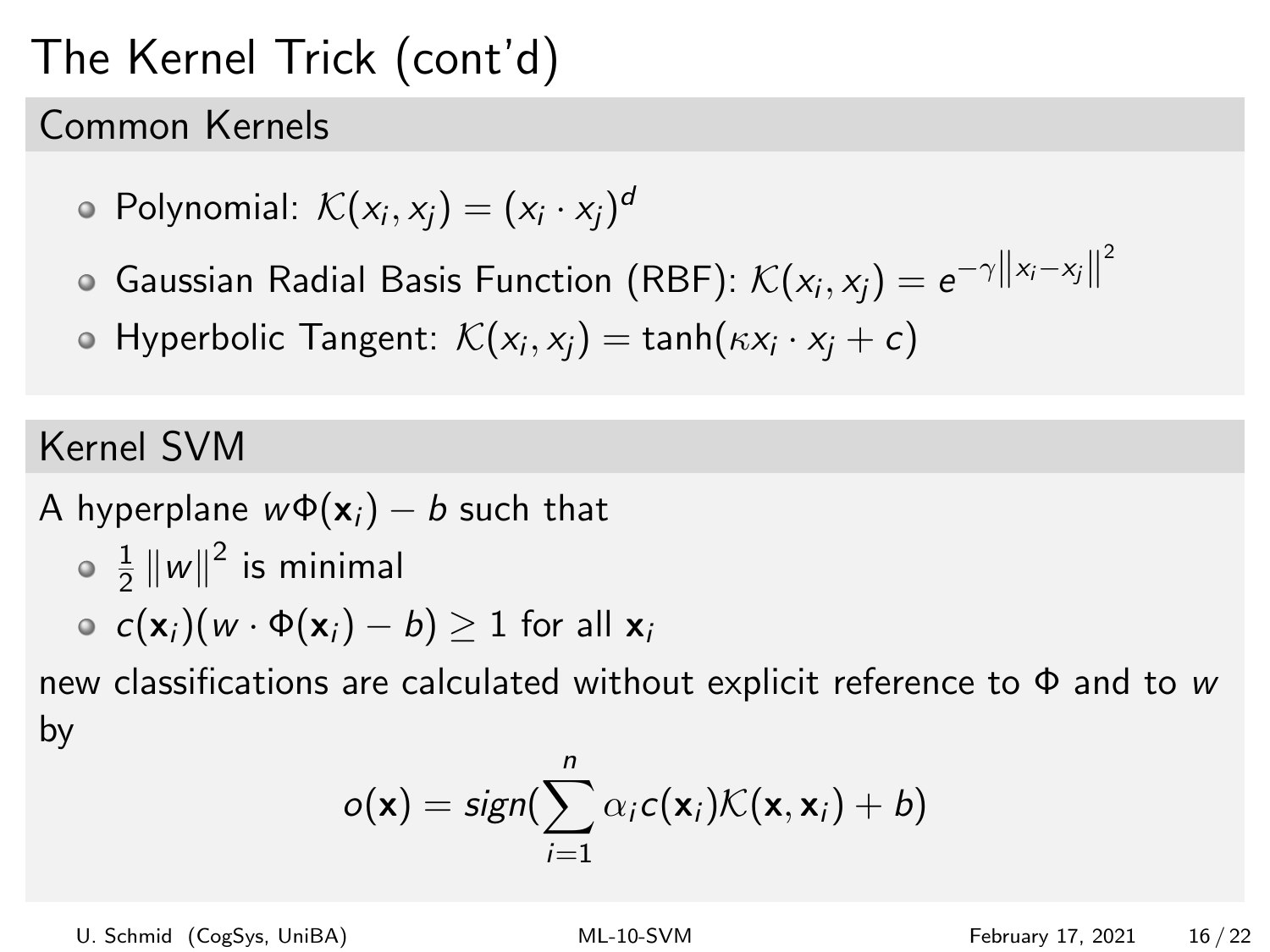## Parameter Optimization

- free parameters are:
	- $\triangleright$  the cost factor C: the higher the more accurate instances are classified (during training)
	- $\blacktriangleright$  the kernel function K.
	- $\blacktriangleright$  the parameters of the kernel
- normally powers of 2 are used for  $C\colon\thinspace\mathcal{C}\in\{2^{-5},\ldots,2^{15}\}$
- the same holds for  $\gamma$  when using a Gaussian RBF:  $\gamma \in \{2^{-15}, \ldots, 2^{3}\}$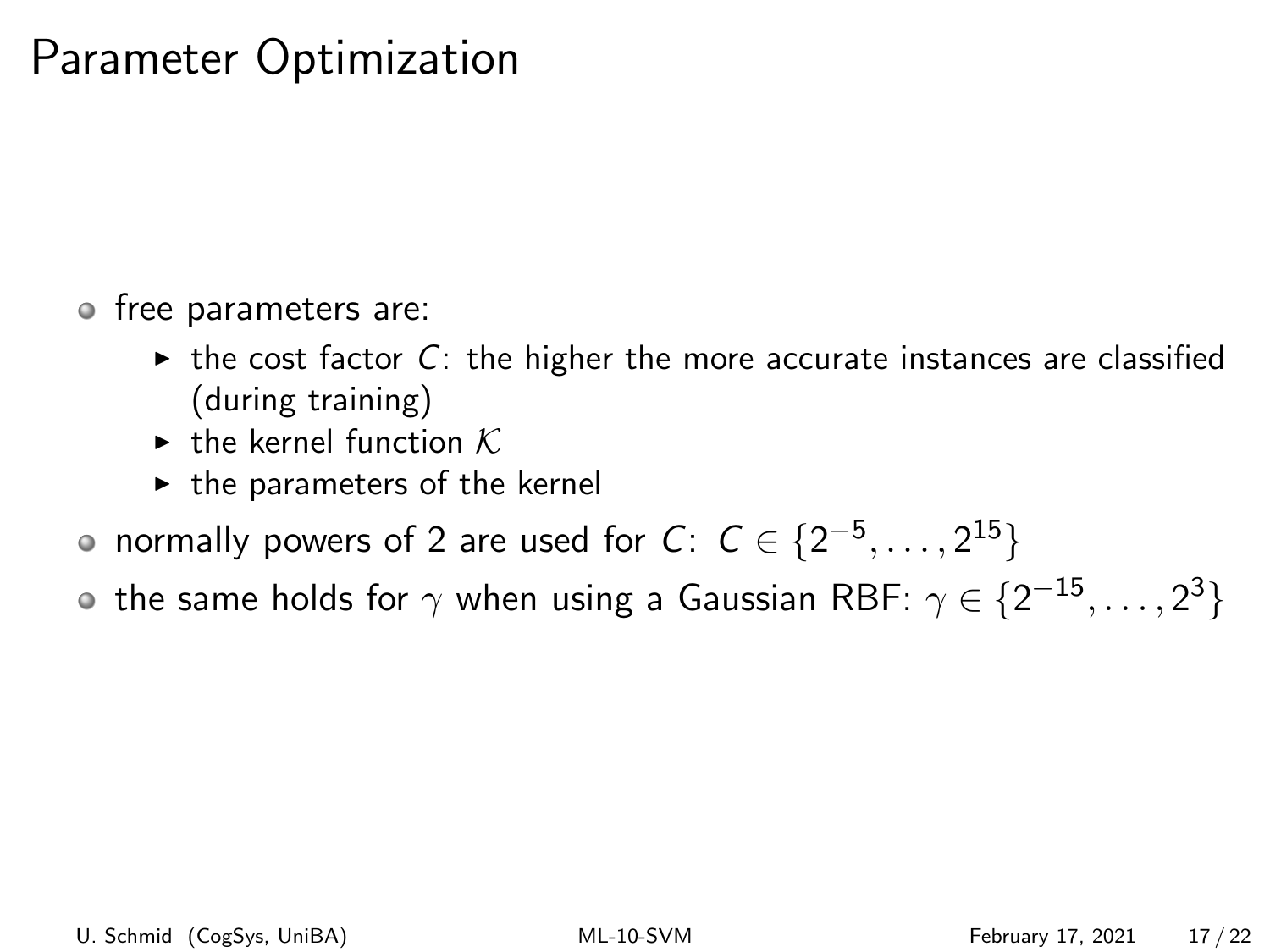## Class Learning

- support vector machines are designed for concept learning
- o there is ongoing research how to handle class learning
- a single SVM approach (called multi-class SVM) tries to solve the optimization problem directly
- other approaches use more than one SVM in a "divide and conquer" manner
	- $\blacktriangleright$  1-against-1,
	- $\blacktriangleright$  1-against-all,
	- $\triangleright$  error correcting output codes (ECOC)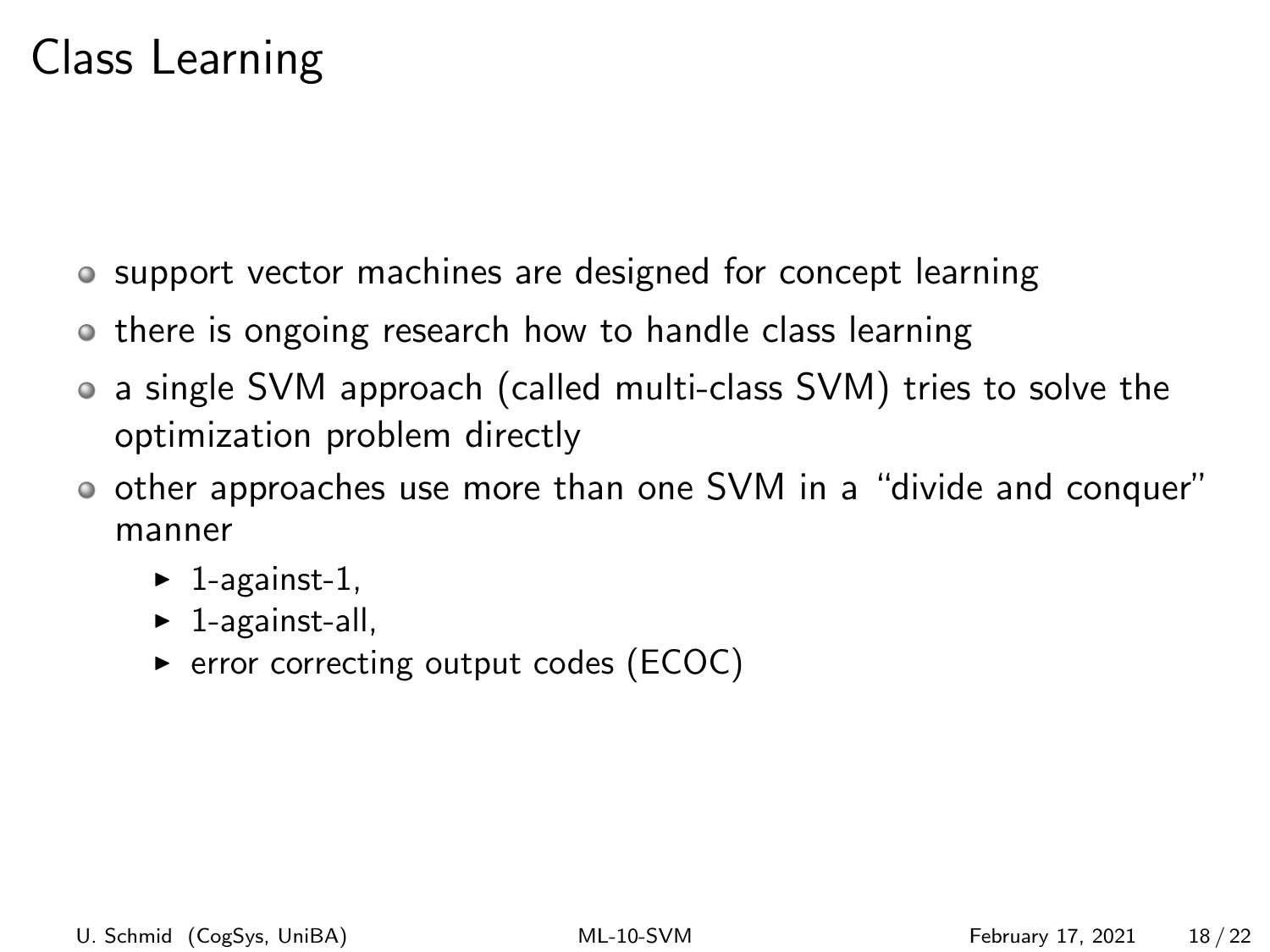# Divide and Conquer

1-against-1

- for each pair of classes one SVM is learned
- only examples of the two classes are used
- o final classification is assigned by vote

A similar meta learner is available (e.g. for perceptrons).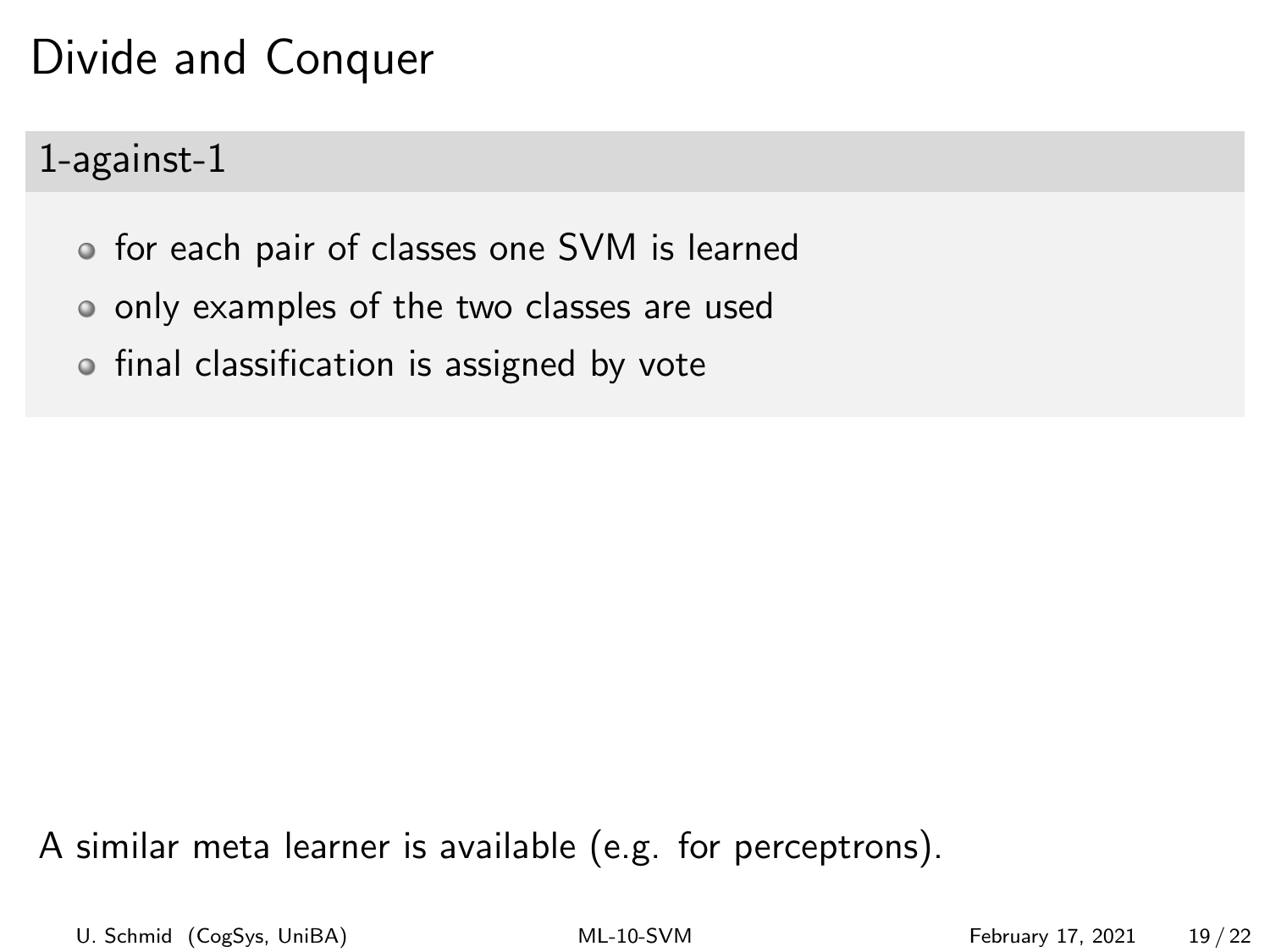# Divide and Conquer

## 1-against-1

- for each pair of classes one SVM is learned
- only examples of the two classes are used
- o final classification is assigned by vote

1-against-all

- for each class one SVM is trained
- o the concept is whether the example belongs to the class or not
- the class of the SVM with the highest output ( $w\mathbf{x} b$ ) is assigned as final classification

A similar meta learner is available (e.g. for perceptrons).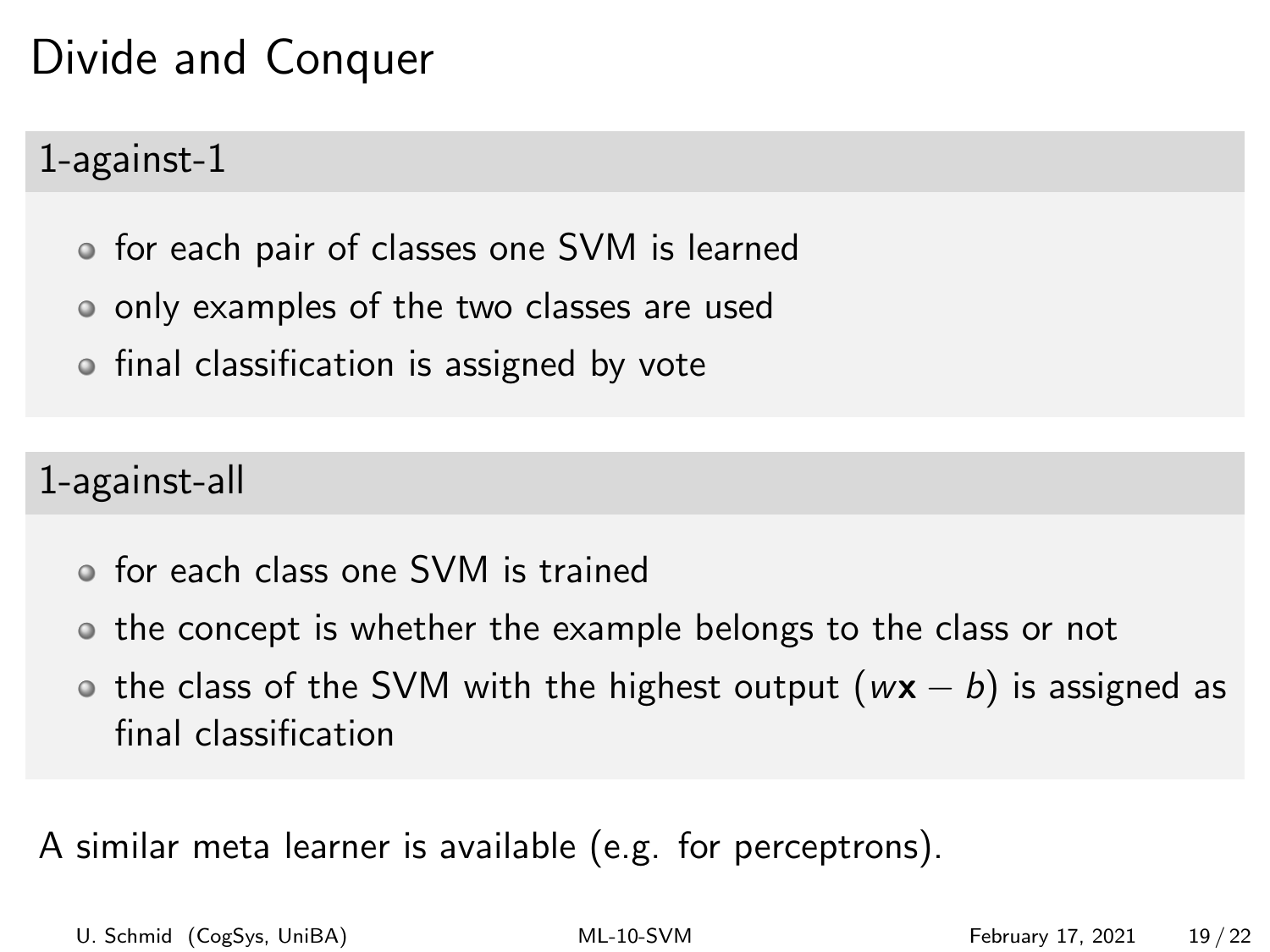# Divide and Conquer (cont'd)

## ECOCs

- for each class a bit-string  $s_i$  is created
- o every bit-string is of length L
- the Hamming-Distance between all bit-strings is maximized
- $L \leq 2^{(k-1)} 1$  for k classes
- for each bit an SVM is trained
- final classification is assigned to the class with the closest bit-string